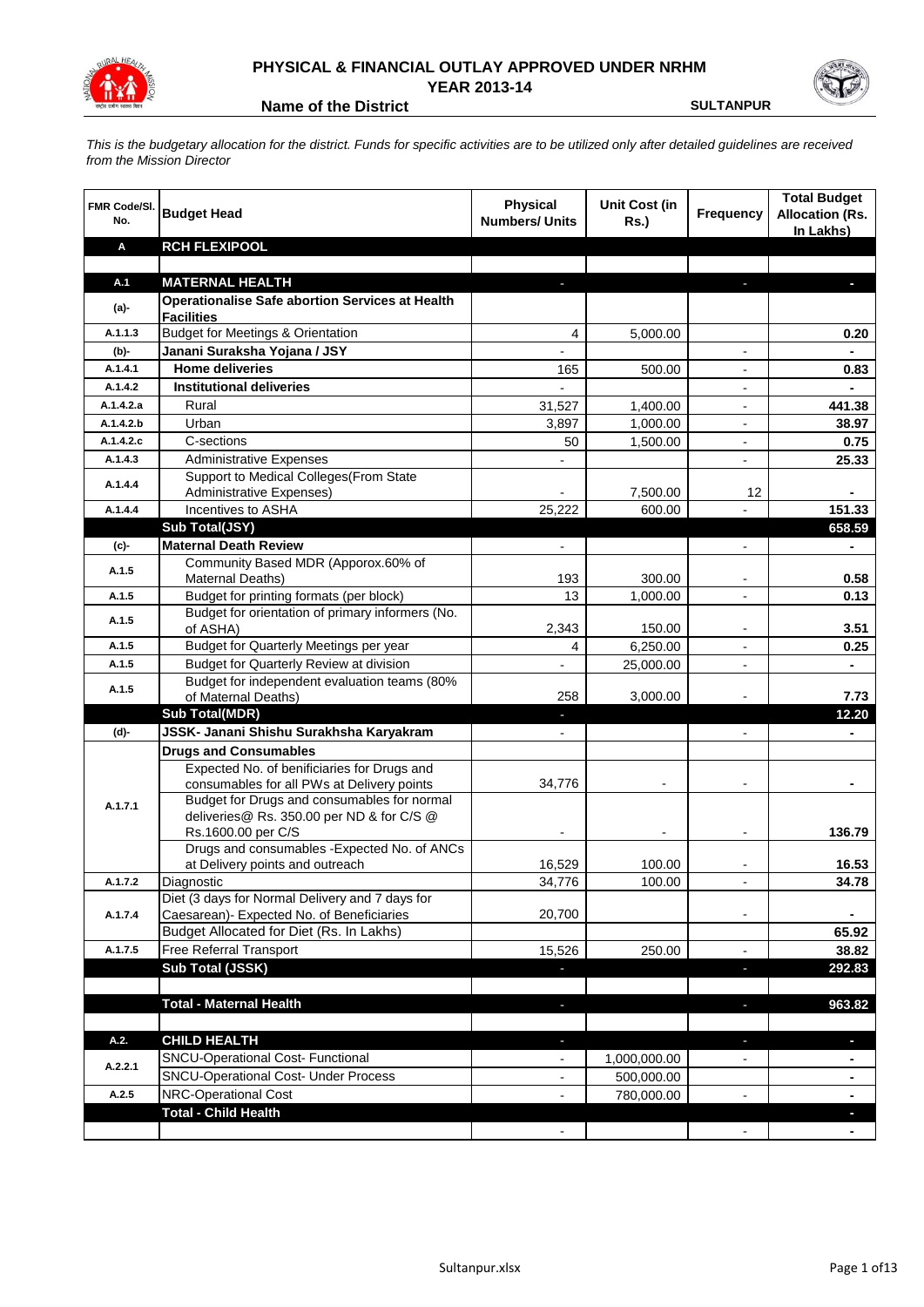| FMR Code/SI.<br>No. | <b>Budget Head</b>                                                                                                                                                                                                                                                                                            | <b>Physical</b><br><b>Numbers/ Units</b>             | <b>Unit Cost (in</b><br><b>Rs.)</b> | Frequency                | <b>Total Budget</b><br><b>Allocation (Rs.</b><br>In Lakhs) |
|---------------------|---------------------------------------------------------------------------------------------------------------------------------------------------------------------------------------------------------------------------------------------------------------------------------------------------------------|------------------------------------------------------|-------------------------------------|--------------------------|------------------------------------------------------------|
| A.3                 | <b>FAMILY PLANNING</b>                                                                                                                                                                                                                                                                                        | ÷.                                                   |                                     | ÷.                       | a.                                                         |
| A.3.1               | <b>Terminal/Limiting Methods</b>                                                                                                                                                                                                                                                                              |                                                      |                                     |                          |                                                            |
| A.3.1.1             | Orientation workshop, dissemination of manuals<br>on FP standards & quality assurance of<br>sterilisation services, fixed day planning meeting                                                                                                                                                                | 1                                                    | 25,000.00                           |                          | 0.25                                                       |
| A.3.1.2             | <b>Female Sterilisation Camps Proposed</b>                                                                                                                                                                                                                                                                    | 156                                                  | 2,000.00                            |                          | 3.12                                                       |
| A.3.1.3             | NSV Camps Proposed                                                                                                                                                                                                                                                                                            | $\overline{2}$                                       | 3,500.00                            |                          | 0.07                                                       |
| A.3.1.4             | <b>Compensation for Female Sterilisation</b>                                                                                                                                                                                                                                                                  | 3,864                                                | 1,000.00                            | $\overline{a}$           | 38.64                                                      |
| A.3.1.5             | Compensation for male sterilization/NSV<br>Acceptance                                                                                                                                                                                                                                                         | 20                                                   | 1,500.00                            | -                        | 0.30                                                       |
| A.3.1.6             | Orientation Workshop on accreditation of private<br>providers to provide sterilization services                                                                                                                                                                                                               | 1                                                    | 10,000.00                           |                          | 0.10                                                       |
| A.3.2               | <b>Spacing Methods</b>                                                                                                                                                                                                                                                                                        |                                                      |                                     |                          | $\blacksquare$                                             |
| A.3.2.2             | IUD services at health facilities (including fixed<br>day services at Sub Centres-L1)                                                                                                                                                                                                                         | 38                                                   | 3,000.00                            |                          | 1.14                                                       |
| A.3.2.3             | IUD services at health facilities (including fixed<br>day services at Sub Centre-L1 ) No. of IUCD<br>insertions                                                                                                                                                                                               | 32,960                                               | 20.00                               |                          | 6.59                                                       |
| A.3.3               | POL for Family Planning/ Others (including<br>additional mobility support to surgeon's team if<br>req)-Budget given according to total nos. of<br>Female Sterilization Camps.                                                                                                                                 | 156                                                  | 1,000.00                            |                          | 1.56                                                       |
| A.3.5.2             | <b>Performance rewards</b>                                                                                                                                                                                                                                                                                    |                                                      |                                     |                          |                                                            |
|                     | Division level: Rs. 11.25 Lakh @ Rs. 62,500/-<br>per division (Rs.20,000 for 1st, Rs. 15,000 for<br>2nd and Rs. 10,000 for 3rd position for best<br>performing tubectomy surgeon at each division,<br>Rs. 15,000 for best performing NSV surgeon,<br>and Rs.2000/- for best SN and Rs.500/- for best<br>ANM). |                                                      | 62,500.00                           |                          |                                                            |
| A.3.5.3             | World Population Day' celebration                                                                                                                                                                                                                                                                             |                                                      |                                     | $\overline{\phantom{0}}$ |                                                            |
|                     | For District level activities                                                                                                                                                                                                                                                                                 | 1                                                    | 100,000.00                          | $\overline{a}$           | 1.00                                                       |
|                     | For Block level activities                                                                                                                                                                                                                                                                                    | 13                                                   | 10,000.00                           | $\overline{\phantom{a}}$ | 1.30                                                       |
| A.3.5.4             | Other strategies/ activities                                                                                                                                                                                                                                                                                  |                                                      |                                     | $\overline{\phantom{a}}$ |                                                            |
| A.3.5.4.2           | Orientation of district nodal officers for change in<br>FP Beema Policy-No. of Workshops                                                                                                                                                                                                                      | $\mathbf{1}$                                         | 10,000.00                           |                          | 0.10                                                       |
|                     | <b>Total -Family Planning</b>                                                                                                                                                                                                                                                                                 |                                                      |                                     |                          | 54.17                                                      |
|                     |                                                                                                                                                                                                                                                                                                               | $\frac{1}{2}$                                        |                                     | $\overline{\phantom{0}}$ |                                                            |
| A.4                 | ADOLESCENT REPRODUCTIVE AND SEXUAL<br><b>HEALTH / ARSH</b>                                                                                                                                                                                                                                                    | $\overline{\phantom{a}}$                             |                                     |                          | ۰                                                          |
| A.4.1.4             | <b>Operating Expenses</b>                                                                                                                                                                                                                                                                                     | $\blacksquare$                                       |                                     | $\overline{\phantom{0}}$ | ۰                                                          |
| A.4.2               | For Existing Clinics<br><b>School Health programme</b>                                                                                                                                                                                                                                                        | $\overline{\phantom{a}}$<br>$\overline{\phantom{a}}$ | 2,500.00                            | 12                       | ۰<br>۰                                                     |
| A.4.2.1             | Dissemination of Guidelines for School Health<br>Programme (14 Nos. for each Block and 7 Nos.<br>for District Level)                                                                                                                                                                                          | 189                                                  | 75.00                               | $\mathbf{1}$             | 0.14                                                       |
| A.4.2.2             | Convergence Meeting at Block level (Twice in a<br>year)                                                                                                                                                                                                                                                       | 13                                                   | 2,500.00                            | 2                        | 0.65                                                       |
| A.4.2.3             | Mobility Support (For Block Level)                                                                                                                                                                                                                                                                            | 13                                                   | 25,000.00                           | 6                        | 19.50                                                      |
| A.4.3               | Other strategies/activities                                                                                                                                                                                                                                                                                   |                                                      |                                     | -                        |                                                            |
| A.4.3.2             | <b>Menstrual Hygiene</b>                                                                                                                                                                                                                                                                                      |                                                      |                                     | $\overline{a}$           |                                                            |
|                     | No.of Blocks                                                                                                                                                                                                                                                                                                  | 13                                                   |                                     |                          |                                                            |
|                     | No.of ASHAs                                                                                                                                                                                                                                                                                                   | 2,556                                                |                                     |                          |                                                            |
|                     | One Planning & Sensitization meeting at<br>Dist.level @Rs.5000/-meeting                                                                                                                                                                                                                                       | 1                                                    | 5,000.00                            | -                        | 0.05                                                       |
|                     | One Review & Refresher meeting at Dist.level<br>@Rs.5000/-meeting                                                                                                                                                                                                                                             | $\mathbf{1}$                                         | 5,000.00                            | $\overline{a}$           | 0.05                                                       |
|                     | Reporting Register for District & Blocks @Rs.30/-                                                                                                                                                                                                                                                             |                                                      |                                     |                          |                                                            |
|                     | register<br>Reporting Register for ASHA @Rs.30/-register                                                                                                                                                                                                                                                      | 14<br>2,556                                          | 30.00<br>30.00                      | $\overline{a}$           | 0.004<br>0.77                                              |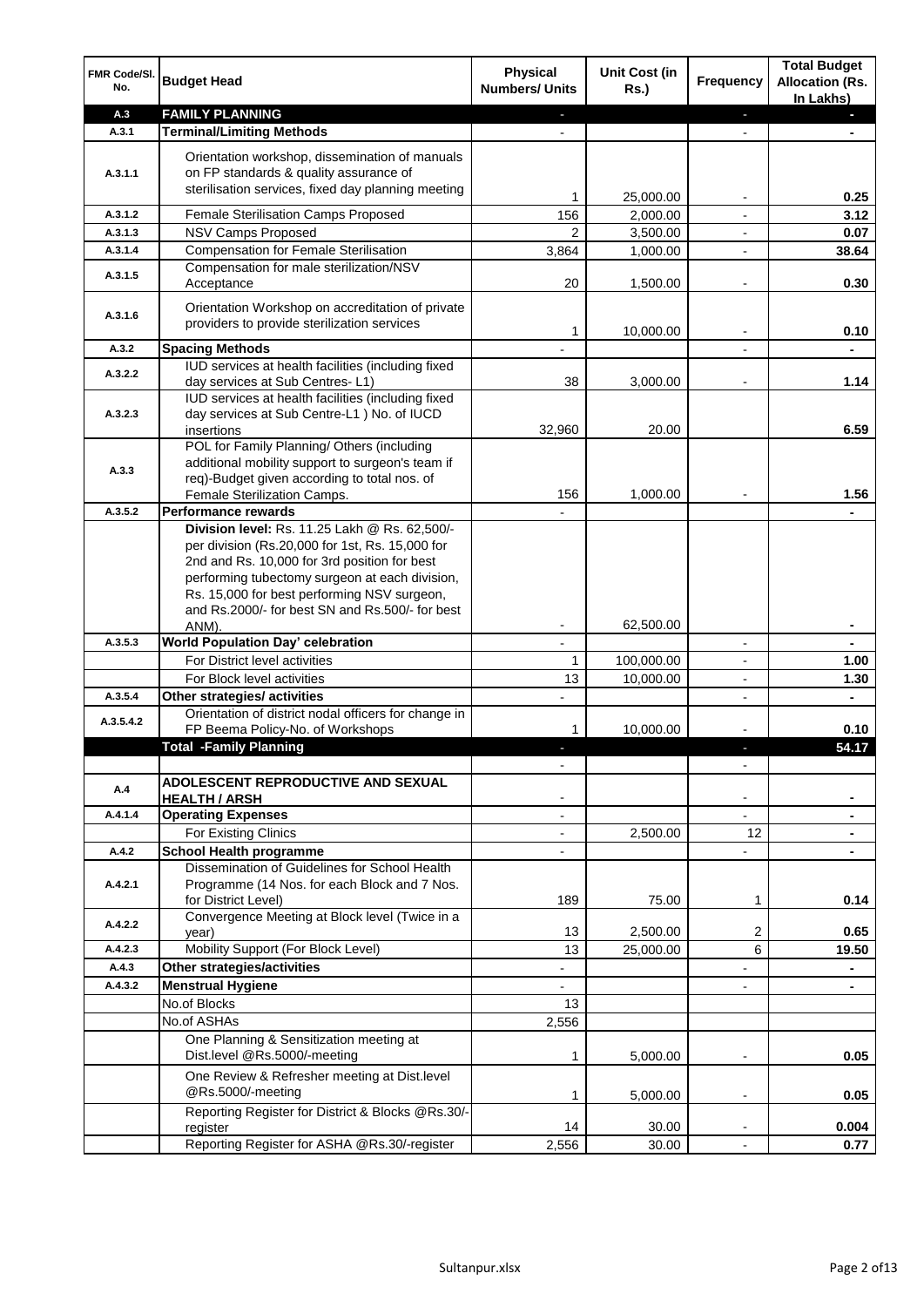| FMR Code/SI.<br>No. | <b>Budget Head</b>                                                                                                                                      | <b>Physical</b><br><b>Numbers/ Units</b> | Unit Cost (in<br><b>Rs.)</b> | <b>Frequency</b>         | <b>Total Budget</b><br><b>Allocation (Rs.</b><br>In Lakhs) |
|---------------------|---------------------------------------------------------------------------------------------------------------------------------------------------------|------------------------------------------|------------------------------|--------------------------|------------------------------------------------------------|
|                     | Storage Almirahs for District & Blocks<br>@Rs.5000/- Almirahs                                                                                           | 14                                       | 5,000.00                     |                          | 0.70                                                       |
|                     | 2 Flex banner with hanging rod per<br>block/Dist.@Rs.500/-banner                                                                                        | 28                                       | 500.00                       |                          | 0.14                                                       |
|                     | <b>Sub-total ARSH</b>                                                                                                                                   |                                          |                              | L.                       | 22.00                                                      |
|                     |                                                                                                                                                         |                                          |                              |                          |                                                            |
| A.5                 | <b>URBAN RCH (focus on Urban slums)</b>                                                                                                                 | J.                                       |                              |                          | a.                                                         |
| A.5.2               | Human Resource for Urban Health                                                                                                                         |                                          |                              |                          |                                                            |
| A.5.2.1             | Doctors/Mos                                                                                                                                             | $\overline{2}$                           | 36,000.00                    | 6                        | 4.32                                                       |
| A.5.2.4             | <b>ANM</b>                                                                                                                                              | $\overline{2}$                           | 9,900.00                     | 6                        | 1.19                                                       |
| A.5.2.5             | <b>Staff Nurse</b>                                                                                                                                      | $\overline{2}$                           | 16,500.00                    | 6                        | 1.98                                                       |
| A.5.2.12            | Sweeper cum Choukidar                                                                                                                                   | $\overline{2}$                           | 4,950.00                     | 6                        | 0.59                                                       |
| A.5.3               | Operating expenses for UHP and UHC                                                                                                                      | $\overline{a}$                           |                              |                          | $\blacksquare$                                             |
|                     | Rent @7000/Month/Centre                                                                                                                                 | $\overline{2}$                           | 7,000.00                     | 6                        | 0.84                                                       |
|                     | Telephone Bills @ 1000/Month/Centre                                                                                                                     | $\overline{2}$                           | 1,000.00                     | 6                        | 0.12                                                       |
|                     | Electricity Bills @ 1500/Month/Centre                                                                                                                   | 2                                        | 1,500.00                     | 6                        | 0.18                                                       |
|                     | Contingency @ 500/Month/Centre                                                                                                                          | $\overline{2}$                           | 500.00                       | 6                        | 0.06                                                       |
|                     | <b>Total- Urban Health</b>                                                                                                                              | $\blacksquare$                           |                              | ×,                       | 9.28                                                       |
|                     |                                                                                                                                                         |                                          |                              |                          | $\blacksquare$                                             |
| A.7                 | <b>PNDT Activities</b>                                                                                                                                  | $\blacksquare$                           |                              | ٠                        | J,                                                         |
| A.7.1               | <b>Support to PC-PNDT Cells</b>                                                                                                                         | $\overline{\phantom{a}}$                 |                              |                          | ۰                                                          |
|                     | <b>Divisional Level</b>                                                                                                                                 |                                          |                              |                          |                                                            |
|                     | Remuneration of Data Assistant (At Each<br>Division PC-PNDT Cell)                                                                                       |                                          | 17,000.00                    | 12                       |                                                            |
|                     | Contingency for the operation of cell @                                                                                                                 |                                          |                              |                          |                                                            |
|                     | Rs.20000/-                                                                                                                                              |                                          | 20,000.00                    | 1                        |                                                            |
|                     | One time office setup cost @ Rs.100000/-                                                                                                                |                                          | 100,000.00                   | $\mathbf{1}$             |                                                            |
|                     | <b>District Level</b>                                                                                                                                   |                                          |                              |                          |                                                            |
|                     | Remuneration of Data Entry Operator (At Each                                                                                                            |                                          |                              |                          |                                                            |
|                     | District PC-PNDT Cell)                                                                                                                                  | 1                                        | 10,000.00                    | 12                       | 1.20                                                       |
|                     | Contingency for the operation of cell @<br>Rs.20000/-                                                                                                   | $\mathbf{1}$                             | 20,000.00                    | 1                        | 0.20                                                       |
|                     | One time office setup cost @ Rs. 50000/-                                                                                                                | $\mathbf{1}$                             | 50,000.00                    | $\mathbf{1}$             | 0.50                                                       |
| A.7.2               | <b>Other PNDT activities</b>                                                                                                                            |                                          |                              |                          |                                                            |
| A.7.2.3             | Visit of division level inspection committees (<br>TA/DA of Additional Director will be incurred from<br>this amount) @ Rs.30000 for 10 visit in a year |                                          | 3,000.00                     | $10$                     |                                                            |
| A.7.2.8             | Orientation of members of the district advisory<br>committees at Division Levels (No. of<br>Workshops)                                                  |                                          | 25,000.00                    | 1                        |                                                            |
| A.7.2.10            | District Level Sensitization (No. of Workshops)                                                                                                         |                                          |                              |                          |                                                            |
|                     |                                                                                                                                                         | $\mathbf{1}$                             | 10,000.00                    | 1                        | 0.10                                                       |
|                     | <b>Total-PC-PNDT</b>                                                                                                                                    | ٠                                        |                              |                          | 2.00                                                       |
| A.8                 | <b>Human Resources</b>                                                                                                                                  | $\overline{\phantom{a}}$                 |                              | ٠                        | ٠                                                          |
| A.8.1               | <b>Contractual Staff &amp; Services</b>                                                                                                                 |                                          |                              |                          |                                                            |
| A.8.1.1.1.f         | Honoraria for ANMs at Sub Centres                                                                                                                       | 5                                        | 10,000.00                    | 6                        | 3.00                                                       |
| A.8.1.1.2.f         | Honoraria for Staff Nurses - SNCU                                                                                                                       |                                          | 16,500.00                    | 6                        | ۰                                                          |
| A.8.1.1.2.f         | Honoraria for Staff Nurses -NRC                                                                                                                         | $\overline{a}$                           | 16,500.00                    | 6                        | $\blacksquare$                                             |
| A.8.1.2.1           | Honoraria for Laboratory Technicians                                                                                                                    |                                          | 11,880.00                    | 6                        | $\blacksquare$                                             |
| A.8.1.3.5.d         | Honoraria for Paediatricians- Child Health                                                                                                              |                                          | 48,000.00                    | 6                        | ٠                                                          |
| A.8.1.3.7           | Honoraria for Dental Doctors                                                                                                                            | $\overline{\phantom{0}}$                 | 35,000.00                    | 6                        | ٠                                                          |
|                     | Honoraria for M.O. (Training Coordinators for training                                                                                                  |                                          |                              |                          |                                                            |
| A.8.1.5.8           | NRCs/SNCUs)                                                                                                                                             | $\overline{a}$                           | 36,000.00                    | 6                        |                                                            |
| A.8.1.7.2           | Honoraria for X-Ray Technicians                                                                                                                         | 2                                        | 11,800.00                    | 6                        | 1.42                                                       |
| A.8.1.7.4           | <b>School Health Teams (Exclusively for SH)</b>                                                                                                         | $\qquad \qquad \blacksquare$             |                              | $\overline{\phantom{a}}$ | ۰                                                          |
| A.8.1.7.4.a         | <b>Honoraria for Medical Officers</b>                                                                                                                   | $\overline{\phantom{a}}$                 |                              | $\overline{\phantom{a}}$ | ۰                                                          |
|                     | No. of MBBS Doctors-Existing                                                                                                                            | $\overline{\phantom{a}}$                 | 36,000.00                    | 6                        |                                                            |
|                     | No. of MBBS Doctors-New                                                                                                                                 | 13                                       | 36,000.00                    | $\overline{c}$           | 9.36                                                       |
|                     | No. of BDS Doctors-Existing                                                                                                                             |                                          | 35,000.00                    | 6                        |                                                            |
|                     | No. of AYUSH Doctors-Existing                                                                                                                           |                                          | 24,000.00                    | 6                        |                                                            |
|                     | No. of AYUSH Doctors-New                                                                                                                                | 26                                       | 24,000.00                    | $\overline{2}$           | 12.48                                                      |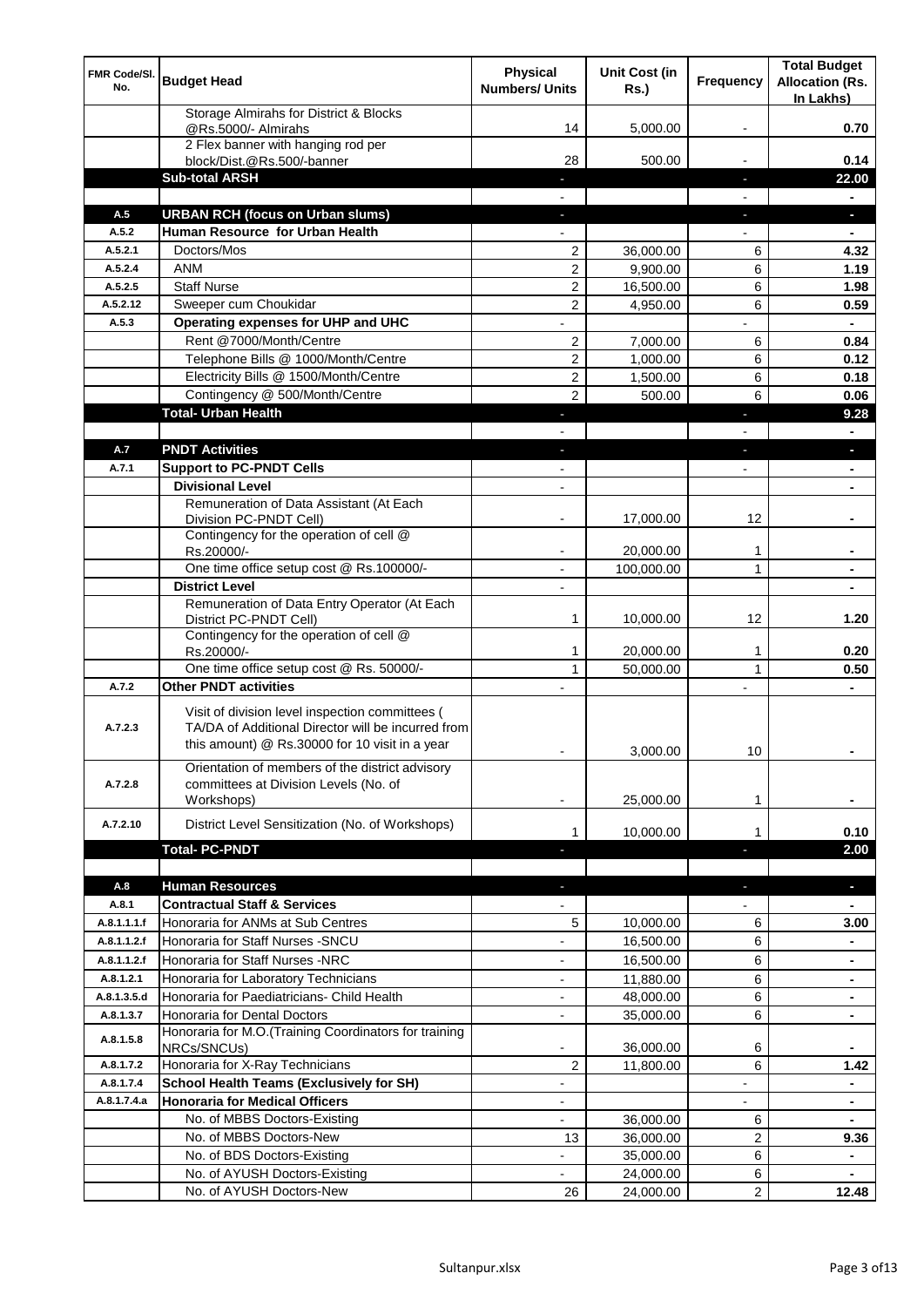| FMR Code/SI.<br>No. | <b>Budget Head</b>                                                                                     | <b>Physical</b><br><b>Numbers/ Units</b> | <b>Unit Cost (in</b><br><b>Rs.)</b> | <b>Frequency</b>             | <b>Total Budget</b><br><b>Allocation (Rs.</b><br>In Lakhs) |
|---------------------|--------------------------------------------------------------------------------------------------------|------------------------------------------|-------------------------------------|------------------------------|------------------------------------------------------------|
| A.8.1.7.4.b         | Honoraria for Physiotherapists                                                                         | $\overline{a}$                           | 11,880.00                           | 6                            |                                                            |
| A.8.1.7.4.c         | Honoraria for Dental Hygienists                                                                        | $\overline{\phantom{a}}$                 | 11,880.00                           | 6                            | ٠                                                          |
| A.8.1.7.4.d         | Honoraria for Ophthalmic Assistants                                                                    | $\overline{\phantom{a}}$                 | 11,880.00                           | 6                            | $\blacksquare$                                             |
| A.8.1.7.4.e         | Honoraria for Staff Nurses/GNMs-Existing                                                               | $\overline{\phantom{a}}$                 | 16,500.00                           | 6                            | $\blacksquare$                                             |
|                     | Honoraria for Staff Nurses/GNMs-New                                                                    | 6                                        | 16,500.00                           | $\mathbf{2}$                 | 1.98                                                       |
| A.8.1.7.4.g         | Honoraria for ANMs-Existing                                                                            |                                          | 10,000.00                           | 6                            |                                                            |
|                     | Honoraria for ANMs-New                                                                                 | 20                                       | 10,000.00                           | $\overline{c}$               | 4.00                                                       |
| A.8.1.7.5.1         | Honoraria for FP Counsellors(@ Rs.9300/-<br>(Rs.9000/-Honoraria and 300/-for communication<br>support) | 4                                        | 9,300.00                            | 6                            | 2.23                                                       |
| A.8.1.7.5.2         | <b>Honoraria for ARSH Counsellors</b>                                                                  | $\overline{\phantom{a}}$                 | 12,000.00                           | 6                            |                                                            |
| A.8.1.7.5.4         | <b>Honoraria for Nutritionist-NRC</b>                                                                  |                                          | 15,000.00                           | 6                            | ۰                                                          |
|                     | Honoraria for Staff under Routine Immunization                                                         |                                          |                                     |                              |                                                            |
|                     | Refrigerator Mechanics-District Level                                                                  | $\overline{a}$                           | 16,500.00                           | 6                            |                                                            |
| A.8.1.7.7           | Cold Chain Handlers-District Level                                                                     | $\mathbf{1}$                             | 9,900.00                            | 6                            | 0.59                                                       |
|                     | Vaccine Store Keepers-Division Level                                                                   | $\overline{a}$                           | 22,000.00                           | 6                            | $\blacksquare$                                             |
|                     | Refrigerator Mechanics-Division Level                                                                  | $\overline{\phantom{a}}$                 | 16,500.00                           | 6                            | $\blacksquare$                                             |
|                     | Vaccine Van Drivers-Division Level                                                                     | $\blacksquare$                           | 16,500.00                           | 6                            | $\blacksquare$                                             |
|                     | Cold Chain Handlers-Division Level                                                                     | $\overline{\phantom{a}}$                 | 9,900.00                            | 6                            | $\blacksquare$                                             |
| A.8.1.9             | Honoraria for Data Entry Operators                                                                     | $\overline{2}$                           | 8,800.00                            | 6                            | 1.06                                                       |
| A.8.1.11.f          | <b>Honoraria for Caretakers-NRC</b>                                                                    |                                          | 4,000.00                            | 6                            |                                                            |
| A.8.1.11.f          | <b>Honoraria for Cooks-NRC</b>                                                                         |                                          | 5,000.00                            | 6                            |                                                            |
|                     | TOTAL - HUMAN RESOURCE                                                                                 |                                          |                                     |                              | 36.12                                                      |
|                     |                                                                                                        |                                          |                                     |                              |                                                            |
| A.9                 | <b>TRAINING</b>                                                                                        | $\sim$                                   |                                     | $\overline{\phantom{a}}$     | L.                                                         |
|                     |                                                                                                        |                                          |                                     |                              |                                                            |
| A.9.3               | <b>Maternal Health Training</b>                                                                        | a.                                       |                                     | a,                           | $\blacksquare$                                             |
| A.9.3.1             | <b>Skilled Attendance at Birth / SBA</b>                                                               | $\overline{a}$                           |                                     | $\overline{\phantom{0}}$     |                                                            |
| A.9.3.1.1           | Setting up of SBA Training Centres                                                                     | 1                                        | 25,000.00                           | $\blacksquare$               | 0.25                                                       |
| A.9.3.1.4           | <b>Training of Staff Nurses in SBA</b><br>Total Batches to be conducted (4 Per Batch)@                 |                                          |                                     | $\overline{\phantom{a}}$     | $\blacksquare$                                             |
|                     | Rs.103300/ Batch                                                                                       | 7                                        | 103,300.00                          | $\qquad \qquad \blacksquare$ | 7.23                                                       |
| A.9.3.4             | <b>Safe Abortion Services Training</b>                                                                 |                                          |                                     | $\overline{\phantom{m}}$     |                                                            |
| A.9.3.4.2           | Training of Medical Officers in safe abortion                                                          |                                          |                                     |                              |                                                            |
|                     | Total Batches to be conducted @ Rs.52000 /batch                                                        |                                          | 52,000.00                           |                              |                                                            |
| A.9.3.5             | RTI / STI Training                                                                                     |                                          |                                     |                              |                                                            |
|                     | <b>Training of Medical Officers in RTI/STI</b>                                                         |                                          |                                     |                              |                                                            |
| A.9.3.5.3           | Total Batches to be conducted @ Rs.72600 /batch                                                        | $\overline{2}$                           | 72,600.00                           |                              | 1.45                                                       |
|                     | Sub Total - Maternal Health Training                                                                   |                                          |                                     |                              | 8.93                                                       |
|                     |                                                                                                        |                                          |                                     |                              |                                                            |
| A.9.5               | <b>Child Health Training</b>                                                                           | $\blacksquare$                           |                                     | J,                           | ٠                                                          |
| A.9.5.2.2           | <b>F-IMNCI Training for Medical Officers</b>                                                           | $\overline{\phantom{a}}$                 |                                     | $\overline{\phantom{a}}$     | ٠                                                          |
|                     | <b>Total Training Load</b>                                                                             | $\overline{\phantom{a}}$                 | $\overline{\phantom{a}}$            |                              | ۰                                                          |
|                     | <b>Batch Size/Participants</b>                                                                         | 16                                       |                                     |                              | ۰                                                          |
|                     | No. of Batches                                                                                         | $\overline{a}$                           | 212,900.00                          | $\frac{1}{2}$                | $\blacksquare$                                             |
|                     | Total Batches to be observed(25% of organized<br>batches)                                              |                                          | 7,500.00                            |                              |                                                            |
| A.9.5.2.3           | <b>F-IMNCI Training for Staff Nurses</b>                                                               | $\overline{a}$                           |                                     | $\overline{\phantom{a}}$     |                                                            |
|                     | <b>Total Training Load</b>                                                                             | $\blacksquare$                           |                                     |                              |                                                            |
|                     | <b>Batch Size/Participants</b>                                                                         | $\blacksquare$                           |                                     |                              |                                                            |
|                     | No. of Batches                                                                                         | $\overline{\phantom{a}}$                 | 206,900.00                          | $\overline{\phantom{a}}$     | ٠                                                          |
|                     | Total Batches to be observed(25% of organized<br>batches)                                              |                                          | 7,500.00                            |                              |                                                            |
| A.9.5.5.2.a         | <b>IMNCI Plus(CCSP)-10 Days TOT for Physicians</b>                                                     | $\overline{\phantom{a}}$                 |                                     |                              |                                                            |
|                     | <b>Total Training Load</b>                                                                             | $\overline{\phantom{a}}$                 |                                     |                              |                                                            |
|                     | <b>Batch Size/Participants</b>                                                                         | 24                                       |                                     |                              |                                                            |
|                     | No. of Batches                                                                                         |                                          | 576,300.00                          |                              | $\blacksquare$                                             |
|                     | Total Batches to be observed(25% of organized<br>batches)                                              |                                          | 11,000.00                           |                              |                                                            |
|                     | Sub Total- Child Health Training                                                                       |                                          |                                     |                              |                                                            |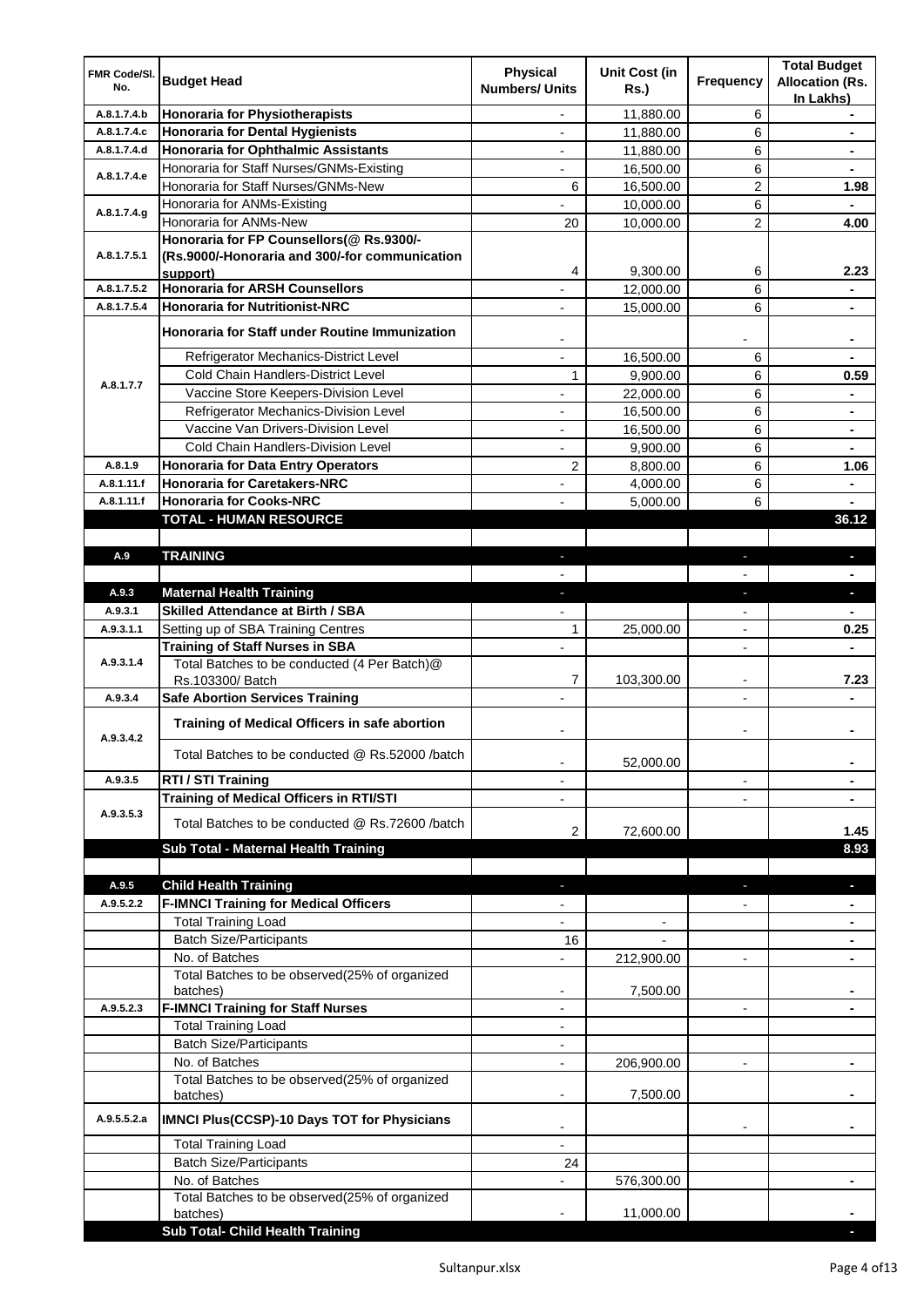| FMR Code/SI.<br>No.    | <b>Budget Head</b>                                                              | <b>Physical</b><br><b>Numbers/ Units</b> | Unit Cost (in<br>Rs.)  | Frequency                | <b>Total Budget</b><br><b>Allocation (Rs.</b><br>In Lakhs) |
|------------------------|---------------------------------------------------------------------------------|------------------------------------------|------------------------|--------------------------|------------------------------------------------------------|
|                        |                                                                                 |                                          |                        |                          |                                                            |
| A.9.7                  | Adolescent Reproductive and Sexual Health/<br><b>ARSH Training</b>              |                                          |                        |                          |                                                            |
|                        | <b>ARSH training for ANMs/LHVs</b>                                              |                                          |                        |                          |                                                            |
| A.9.7.4                | Total Batches to be conducted@ Rs.71000/ Batch                                  | 3                                        | 71,000.00              |                          | 2.13                                                       |
|                        | <b>Sub Total- ARSH Training</b>                                                 |                                          |                        |                          | 2.13                                                       |
|                        |                                                                                 |                                          |                        |                          |                                                            |
| A.9.8.4.2              | <b>Clinical Establishment Act</b>                                               | 1                                        | 798,000.00             |                          | 7.98                                                       |
|                        | <b>TOTAL - Training</b>                                                         | J.                                       |                        | $\overline{\phantom{a}}$ | 19.04                                                      |
|                        |                                                                                 |                                          |                        |                          |                                                            |
| A.10                   | <b>PROGRAMME MANAGEMENT</b>                                                     |                                          |                        |                          |                                                            |
| A.10.2                 | District Programme Management Support Unit                                      |                                          |                        |                          | $\blacksquare$                                             |
|                        | <b>Contractual Staffs for DPMSU</b>                                             |                                          |                        |                          |                                                            |
| A.10.2.1               | Honoraria for District Programme Manager                                        | $\mathbf{1}$                             | 32,700.00              | 6                        | 1.96                                                       |
| A.10.2.2               | Honoraria for District Accounts Manager                                         | 1                                        | 26,650.00              | 6                        | 1.60                                                       |
| A.10.2.3               | Honoraria for District Data Manager(District Data                               |                                          |                        |                          |                                                            |
|                        | cum Account Assistant)                                                          | $\mathbf{1}$                             | 18,150.00              | 6                        | 1.09                                                       |
| A.10.2.7<br>A.10.2.8.1 | Honoraria for Office Assistant                                                  | $\mathbf{1}$<br>$\mathbf{1}$             | 7,000.00               | 6<br>6                   | 0.42                                                       |
|                        | Operational Expenses for DPMU unit                                              |                                          | 75,000.00              |                          | 4.50                                                       |
| A.10.2.8.2             | Honoraria for District Community Process Manager                                | 1                                        | 26,650.00              | 6                        | 1.60                                                       |
|                        | <b>Sub Total - DPMU</b>                                                         |                                          |                        |                          | 11.17                                                      |
|                        |                                                                                 |                                          |                        |                          |                                                            |
| A.10.3<br>A.10.3.1     | <b>Block Programme Management Unit (BPMU)</b>                                   |                                          |                        |                          |                                                            |
| A.10.3.2               | Honoraria for Block Programme Managers<br>Honoraria for Block Accounts Managers | 14<br>14                                 | 20,000.00<br>10,000.00 | 6<br>6                   | 16.80<br>8.40                                              |
|                        | <b>Sub Total - DPMU</b>                                                         |                                          |                        | a,                       | 25.20                                                      |
|                        |                                                                                 |                                          |                        |                          |                                                            |
| A.10.6                 | <b>Concurrent Audit System</b>                                                  |                                          |                        | $\overline{a}$           | ÷                                                          |
|                        | Budget For Block Units(Rs.1500 per                                              |                                          |                        |                          |                                                            |
|                        | Block/Quarter)                                                                  | 14                                       | 1,500.00               | 4                        | 0.84                                                       |
|                        | Budget For District (District HO Rs. 4500/Month)                                | 1                                        | 4,500.00               | 12                       | 0.54                                                       |
|                        | <b>Sub Total - Concurrent Audit</b>                                             |                                          |                        |                          | 1.38                                                       |
| A.10.7                 | <b>Mobility Support, Field Visits</b>                                           | $\overline{a}$                           |                        |                          |                                                            |
|                        | Mobility Support-DPMU/District (2 Vehicles per                                  |                                          |                        |                          |                                                            |
| A.10.7.2               | District per month)                                                             | 2                                        | 25,000.00              | 12                       | 6.00                                                       |
| A.10.7.3               | Mobility Support-BPMU/Block (1 Vehicle per<br>District per Month)               | 14                                       | 25,000.00              | 12                       | 42.00                                                      |
| A.10.7.4.1             | Mobility Support for Div.PMU Division & AD                                      |                                          |                        |                          |                                                            |
|                        | Offices( 1 vehicle per Division)<br>Sub Total - Mobility Support, Field Visits  |                                          | 25,000.00              | 12                       | 48.00                                                      |
|                        |                                                                                 |                                          |                        |                          |                                                            |
|                        | <b>TOTAL - Programme Management</b>                                             | $\sim$                                   |                        | J,                       | 85.75                                                      |
|                        |                                                                                 |                                          |                        |                          |                                                            |
|                        | <b>GRAND TOTAL- RCH FLEXIPOOL</b>                                               |                                          |                        |                          | 1,192.19                                                   |
|                        |                                                                                 |                                          |                        |                          |                                                            |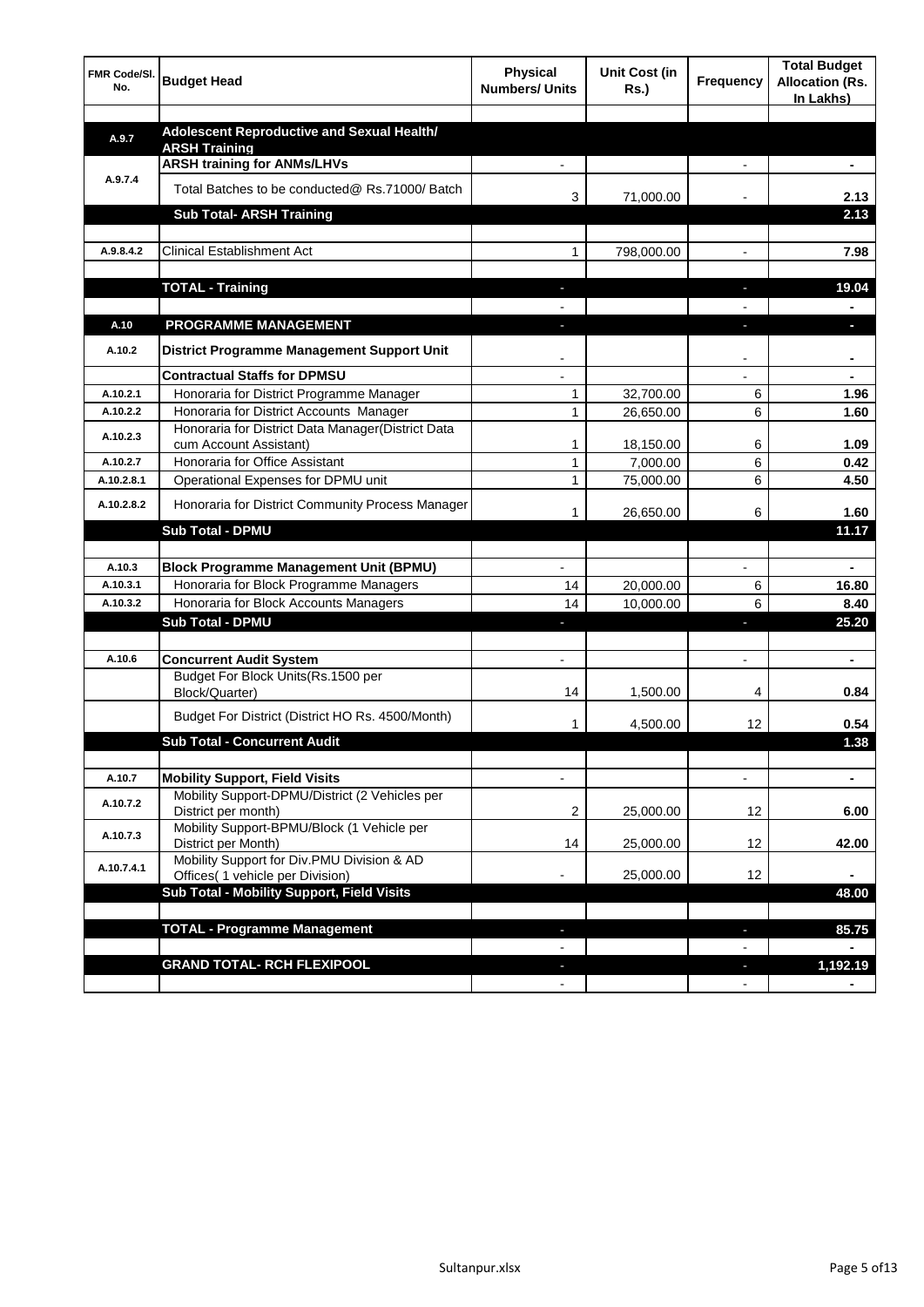| <b>MISSION FLEXIPOOL</b><br>в<br><b>B1</b><br><b>ASHA</b><br>ASHA State Trainers - TOT (Module VI&VII)-<br>B1.1.1.4.2<br>15,000.00<br>National Level-Cost of TA/DA<br><b>Incentive for FP</b><br>B1.1.3.3<br>Incentive for ASHA @ Rs. 1000 if a couple<br>adopts permanent methods after 02<br>B1.1.3.3.1<br>children(Assumed that 15.56 % clients adopts<br>1,000.00<br>permanent methods after 02 children).<br>604<br>6.04<br>$\overline{\phantom{a}}$<br>B1.1.3.5<br><b>Other incentive</b><br>$\overline{a}$<br>$\overline{\phantom{a}}$<br>On taking Complicated On pregnancy cases or<br>New born cases to the health facility @Rs.150/-<br>B1.1.3.5.1<br>case (up to 3 cases/year)<br>150.00<br>3<br>11.50<br>2,556<br>Birth & Death Registration (For 30 birth & 9<br>B1.1.3.5.3<br>4.14<br>deaths/ASHA) -Amount Approved 90% Only<br>2,556<br>180.00<br>TA/DA for attending Monthly Meetings<br>B1.1.3.5.5<br>@Rs.100/Meeting - Amount Approved 90% Only<br>100.00<br>12<br>27.60<br>2,556<br>Maternal Death Audit Information<br>B1.1.3.5.6<br>(@Rs.200/Case)-Amount Approved 50% Only<br>322<br>200.00<br>0.32<br>Incentives to ASHA Sangini(@Rs.150 for one<br>B1.1.3.5.12<br>field visit and 20 visits per month)<br>3,000.00<br>10<br><b>Other Activities</b><br>B1.1.3.6<br>ASHA Divas/Annual ASHA Samellan-(Amount<br>B1.1.3.6.1<br>250.00<br>4.47<br>Approved 70% Only)<br>2,556<br><b>ASHA Payment Voucher</b><br>2,556<br>25.00<br>0.64<br><b>ASHA Master Payment Register</b><br>B1.1.3.6.3<br>13<br>150.00<br>0.02<br><b>ASHA Sangini Format</b><br>114<br>50.00<br>0.06<br>Awards to ASHA's/Link workers<br>B1.1.4<br>13<br>5,000.00<br>0.65<br>$\overline{a}$<br>B1.1.5<br><b>ASHA Resource Centre/ASHA Mentoring Group</b><br>Mobility Costs ASHA Mentoring Group for<br>B1.1.5.4<br>0.10<br>district*4 meetings@Rs.2500/meeting<br>4<br>2,500.00<br>Sub Total - ASHA<br>55.55<br><b>Untied Funds</b><br><b>B2</b><br>No. of CHCs/SDH and Amount Approved 71%<br><b>B2.1</b><br>13<br>50,000.00<br>4.62<br>Only<br>No. of PHCs and Amount Approved 93% Only<br>$\mathbf{1}$<br>B <sub>2.2</sub><br>41<br>25,000.00<br>9.53<br>No. of Sub Centres and Amount Approved 46%<br>B <sub>2.3</sub><br>245<br>11.27<br>10,000.00<br>Only<br>1<br>No. of VHNSCs and Amount Approved 36% Only<br><b>B2.4</b><br>805<br>10,000.00<br>28.98<br>1<br><b>Sub Total - Untied Funds</b><br>54.40<br>$\blacksquare$<br>$\blacksquare$<br>$\overline{\phantom{a}}$<br><b>B.3</b><br><b>Annual Maintenance Grants</b><br>÷.<br>٠<br>÷,<br>No. of CHCs and Amount Approved 70% Only<br>100,000.00<br><b>B3.1</b><br>13<br>1<br>9.10<br>No. of PHCs and Amount Approved 69% Only<br><b>B3.2</b><br>40<br>50,000.00<br>13.80<br>1<br>No. of Sub Centres and Amount Approved 49%<br><b>B3.3</b><br>9.36<br>191<br>10,000.00<br>1<br>Only<br><b>Sub Total - AMG</b><br>32.26<br>a,<br>٠<br>B.6<br><b>Corpus Grants to HMS/RKS</b><br>a,<br>ä,<br>٠<br>District Hospitals (DH+DWH)<br><b>B6.1</b><br>2<br>$\blacksquare$<br>Amount Approved for District Hospitals<br>6.21<br>No. of CHCs and Amount Approved 90% Only<br>11.70<br>B6.2<br>100,000.00<br>13<br>1<br>No. of PHCs and Amount Approved 90% Only<br>41<br>50,000.00<br>$\mathbf{1}$<br>18.45<br>B6.3<br><b>Sub Total - HMS/RKS</b><br>36.36<br>٠<br>÷<br>$\blacksquare$<br>B9<br><b>Mainstreaming of AYUSH</b><br>٠<br>٠<br>٠<br><b>Medical Officers (Only AYUSH)</b><br>B.9.1<br>$\blacksquare$<br><b>Contractual Medical Officers</b><br>B.9.1.1<br>27<br>24,000.00<br>6<br>38.88<br><b>AYUSH Pharmacists</b><br>6<br>9,000.00<br><b>B.9.2</b><br>13<br>7.02<br><b>Sub Total (AYUSH)</b><br>45.90 | FMR Code/SI.<br>No. | <b>Budget Head</b> | <b>Physical</b><br><b>Numbers/ Units</b> | <b>Unit Cost (in</b><br><b>Rs.)</b> | Frequency | <b>Total Budget</b><br><b>Allocation (Rs.</b><br>In Lakhs) |
|------------------------------------------------------------------------------------------------------------------------------------------------------------------------------------------------------------------------------------------------------------------------------------------------------------------------------------------------------------------------------------------------------------------------------------------------------------------------------------------------------------------------------------------------------------------------------------------------------------------------------------------------------------------------------------------------------------------------------------------------------------------------------------------------------------------------------------------------------------------------------------------------------------------------------------------------------------------------------------------------------------------------------------------------------------------------------------------------------------------------------------------------------------------------------------------------------------------------------------------------------------------------------------------------------------------------------------------------------------------------------------------------------------------------------------------------------------------------------------------------------------------------------------------------------------------------------------------------------------------------------------------------------------------------------------------------------------------------------------------------------------------------------------------------------------------------------------------------------------------------------------------------------------------------------------------------------------------------------------------------------------------------------------------------------------------------------------------------------------------------------------------------------------------------------------------------------------------------------------------------------------------------------------------------------------------------------------------------------------------------------------------------------------------------------------------------------------------------------------------------------------------------------------------------------------------------------------------------------------------------------------------------------------------------------------------------------------------------------------------------------------------------------------------------------------------------------------------------------------------------------------------------------------------------------------------------------------------------------------------------------------------------------------------------------------------------------------------------------------------------------------------------------------------------------------------------------------------------------------------------------------------------------------------------------------------------------------------------------------------------------------------------------------------------------------------------------------------------------------------------------------------------------------------------------------------------------------------------------------------------------------------------------------------|---------------------|--------------------|------------------------------------------|-------------------------------------|-----------|------------------------------------------------------------|
|                                                                                                                                                                                                                                                                                                                                                                                                                                                                                                                                                                                                                                                                                                                                                                                                                                                                                                                                                                                                                                                                                                                                                                                                                                                                                                                                                                                                                                                                                                                                                                                                                                                                                                                                                                                                                                                                                                                                                                                                                                                                                                                                                                                                                                                                                                                                                                                                                                                                                                                                                                                                                                                                                                                                                                                                                                                                                                                                                                                                                                                                                                                                                                                                                                                                                                                                                                                                                                                                                                                                                                                                                                                                  |                     |                    |                                          |                                     |           |                                                            |
|                                                                                                                                                                                                                                                                                                                                                                                                                                                                                                                                                                                                                                                                                                                                                                                                                                                                                                                                                                                                                                                                                                                                                                                                                                                                                                                                                                                                                                                                                                                                                                                                                                                                                                                                                                                                                                                                                                                                                                                                                                                                                                                                                                                                                                                                                                                                                                                                                                                                                                                                                                                                                                                                                                                                                                                                                                                                                                                                                                                                                                                                                                                                                                                                                                                                                                                                                                                                                                                                                                                                                                                                                                                                  |                     |                    |                                          |                                     |           |                                                            |
|                                                                                                                                                                                                                                                                                                                                                                                                                                                                                                                                                                                                                                                                                                                                                                                                                                                                                                                                                                                                                                                                                                                                                                                                                                                                                                                                                                                                                                                                                                                                                                                                                                                                                                                                                                                                                                                                                                                                                                                                                                                                                                                                                                                                                                                                                                                                                                                                                                                                                                                                                                                                                                                                                                                                                                                                                                                                                                                                                                                                                                                                                                                                                                                                                                                                                                                                                                                                                                                                                                                                                                                                                                                                  |                     |                    |                                          |                                     |           |                                                            |
|                                                                                                                                                                                                                                                                                                                                                                                                                                                                                                                                                                                                                                                                                                                                                                                                                                                                                                                                                                                                                                                                                                                                                                                                                                                                                                                                                                                                                                                                                                                                                                                                                                                                                                                                                                                                                                                                                                                                                                                                                                                                                                                                                                                                                                                                                                                                                                                                                                                                                                                                                                                                                                                                                                                                                                                                                                                                                                                                                                                                                                                                                                                                                                                                                                                                                                                                                                                                                                                                                                                                                                                                                                                                  |                     |                    |                                          |                                     |           |                                                            |
|                                                                                                                                                                                                                                                                                                                                                                                                                                                                                                                                                                                                                                                                                                                                                                                                                                                                                                                                                                                                                                                                                                                                                                                                                                                                                                                                                                                                                                                                                                                                                                                                                                                                                                                                                                                                                                                                                                                                                                                                                                                                                                                                                                                                                                                                                                                                                                                                                                                                                                                                                                                                                                                                                                                                                                                                                                                                                                                                                                                                                                                                                                                                                                                                                                                                                                                                                                                                                                                                                                                                                                                                                                                                  |                     |                    |                                          |                                     |           |                                                            |
|                                                                                                                                                                                                                                                                                                                                                                                                                                                                                                                                                                                                                                                                                                                                                                                                                                                                                                                                                                                                                                                                                                                                                                                                                                                                                                                                                                                                                                                                                                                                                                                                                                                                                                                                                                                                                                                                                                                                                                                                                                                                                                                                                                                                                                                                                                                                                                                                                                                                                                                                                                                                                                                                                                                                                                                                                                                                                                                                                                                                                                                                                                                                                                                                                                                                                                                                                                                                                                                                                                                                                                                                                                                                  |                     |                    |                                          |                                     |           |                                                            |
|                                                                                                                                                                                                                                                                                                                                                                                                                                                                                                                                                                                                                                                                                                                                                                                                                                                                                                                                                                                                                                                                                                                                                                                                                                                                                                                                                                                                                                                                                                                                                                                                                                                                                                                                                                                                                                                                                                                                                                                                                                                                                                                                                                                                                                                                                                                                                                                                                                                                                                                                                                                                                                                                                                                                                                                                                                                                                                                                                                                                                                                                                                                                                                                                                                                                                                                                                                                                                                                                                                                                                                                                                                                                  |                     |                    |                                          |                                     |           |                                                            |
|                                                                                                                                                                                                                                                                                                                                                                                                                                                                                                                                                                                                                                                                                                                                                                                                                                                                                                                                                                                                                                                                                                                                                                                                                                                                                                                                                                                                                                                                                                                                                                                                                                                                                                                                                                                                                                                                                                                                                                                                                                                                                                                                                                                                                                                                                                                                                                                                                                                                                                                                                                                                                                                                                                                                                                                                                                                                                                                                                                                                                                                                                                                                                                                                                                                                                                                                                                                                                                                                                                                                                                                                                                                                  |                     |                    |                                          |                                     |           |                                                            |
|                                                                                                                                                                                                                                                                                                                                                                                                                                                                                                                                                                                                                                                                                                                                                                                                                                                                                                                                                                                                                                                                                                                                                                                                                                                                                                                                                                                                                                                                                                                                                                                                                                                                                                                                                                                                                                                                                                                                                                                                                                                                                                                                                                                                                                                                                                                                                                                                                                                                                                                                                                                                                                                                                                                                                                                                                                                                                                                                                                                                                                                                                                                                                                                                                                                                                                                                                                                                                                                                                                                                                                                                                                                                  |                     |                    |                                          |                                     |           |                                                            |
|                                                                                                                                                                                                                                                                                                                                                                                                                                                                                                                                                                                                                                                                                                                                                                                                                                                                                                                                                                                                                                                                                                                                                                                                                                                                                                                                                                                                                                                                                                                                                                                                                                                                                                                                                                                                                                                                                                                                                                                                                                                                                                                                                                                                                                                                                                                                                                                                                                                                                                                                                                                                                                                                                                                                                                                                                                                                                                                                                                                                                                                                                                                                                                                                                                                                                                                                                                                                                                                                                                                                                                                                                                                                  |                     |                    |                                          |                                     |           |                                                            |
|                                                                                                                                                                                                                                                                                                                                                                                                                                                                                                                                                                                                                                                                                                                                                                                                                                                                                                                                                                                                                                                                                                                                                                                                                                                                                                                                                                                                                                                                                                                                                                                                                                                                                                                                                                                                                                                                                                                                                                                                                                                                                                                                                                                                                                                                                                                                                                                                                                                                                                                                                                                                                                                                                                                                                                                                                                                                                                                                                                                                                                                                                                                                                                                                                                                                                                                                                                                                                                                                                                                                                                                                                                                                  |                     |                    |                                          |                                     |           |                                                            |
|                                                                                                                                                                                                                                                                                                                                                                                                                                                                                                                                                                                                                                                                                                                                                                                                                                                                                                                                                                                                                                                                                                                                                                                                                                                                                                                                                                                                                                                                                                                                                                                                                                                                                                                                                                                                                                                                                                                                                                                                                                                                                                                                                                                                                                                                                                                                                                                                                                                                                                                                                                                                                                                                                                                                                                                                                                                                                                                                                                                                                                                                                                                                                                                                                                                                                                                                                                                                                                                                                                                                                                                                                                                                  |                     |                    |                                          |                                     |           |                                                            |
|                                                                                                                                                                                                                                                                                                                                                                                                                                                                                                                                                                                                                                                                                                                                                                                                                                                                                                                                                                                                                                                                                                                                                                                                                                                                                                                                                                                                                                                                                                                                                                                                                                                                                                                                                                                                                                                                                                                                                                                                                                                                                                                                                                                                                                                                                                                                                                                                                                                                                                                                                                                                                                                                                                                                                                                                                                                                                                                                                                                                                                                                                                                                                                                                                                                                                                                                                                                                                                                                                                                                                                                                                                                                  |                     |                    |                                          |                                     |           |                                                            |
|                                                                                                                                                                                                                                                                                                                                                                                                                                                                                                                                                                                                                                                                                                                                                                                                                                                                                                                                                                                                                                                                                                                                                                                                                                                                                                                                                                                                                                                                                                                                                                                                                                                                                                                                                                                                                                                                                                                                                                                                                                                                                                                                                                                                                                                                                                                                                                                                                                                                                                                                                                                                                                                                                                                                                                                                                                                                                                                                                                                                                                                                                                                                                                                                                                                                                                                                                                                                                                                                                                                                                                                                                                                                  |                     |                    |                                          |                                     |           |                                                            |
|                                                                                                                                                                                                                                                                                                                                                                                                                                                                                                                                                                                                                                                                                                                                                                                                                                                                                                                                                                                                                                                                                                                                                                                                                                                                                                                                                                                                                                                                                                                                                                                                                                                                                                                                                                                                                                                                                                                                                                                                                                                                                                                                                                                                                                                                                                                                                                                                                                                                                                                                                                                                                                                                                                                                                                                                                                                                                                                                                                                                                                                                                                                                                                                                                                                                                                                                                                                                                                                                                                                                                                                                                                                                  |                     |                    |                                          |                                     |           |                                                            |
|                                                                                                                                                                                                                                                                                                                                                                                                                                                                                                                                                                                                                                                                                                                                                                                                                                                                                                                                                                                                                                                                                                                                                                                                                                                                                                                                                                                                                                                                                                                                                                                                                                                                                                                                                                                                                                                                                                                                                                                                                                                                                                                                                                                                                                                                                                                                                                                                                                                                                                                                                                                                                                                                                                                                                                                                                                                                                                                                                                                                                                                                                                                                                                                                                                                                                                                                                                                                                                                                                                                                                                                                                                                                  |                     |                    |                                          |                                     |           |                                                            |
|                                                                                                                                                                                                                                                                                                                                                                                                                                                                                                                                                                                                                                                                                                                                                                                                                                                                                                                                                                                                                                                                                                                                                                                                                                                                                                                                                                                                                                                                                                                                                                                                                                                                                                                                                                                                                                                                                                                                                                                                                                                                                                                                                                                                                                                                                                                                                                                                                                                                                                                                                                                                                                                                                                                                                                                                                                                                                                                                                                                                                                                                                                                                                                                                                                                                                                                                                                                                                                                                                                                                                                                                                                                                  |                     |                    |                                          |                                     |           |                                                            |
|                                                                                                                                                                                                                                                                                                                                                                                                                                                                                                                                                                                                                                                                                                                                                                                                                                                                                                                                                                                                                                                                                                                                                                                                                                                                                                                                                                                                                                                                                                                                                                                                                                                                                                                                                                                                                                                                                                                                                                                                                                                                                                                                                                                                                                                                                                                                                                                                                                                                                                                                                                                                                                                                                                                                                                                                                                                                                                                                                                                                                                                                                                                                                                                                                                                                                                                                                                                                                                                                                                                                                                                                                                                                  |                     |                    |                                          |                                     |           |                                                            |
|                                                                                                                                                                                                                                                                                                                                                                                                                                                                                                                                                                                                                                                                                                                                                                                                                                                                                                                                                                                                                                                                                                                                                                                                                                                                                                                                                                                                                                                                                                                                                                                                                                                                                                                                                                                                                                                                                                                                                                                                                                                                                                                                                                                                                                                                                                                                                                                                                                                                                                                                                                                                                                                                                                                                                                                                                                                                                                                                                                                                                                                                                                                                                                                                                                                                                                                                                                                                                                                                                                                                                                                                                                                                  |                     |                    |                                          |                                     |           |                                                            |
|                                                                                                                                                                                                                                                                                                                                                                                                                                                                                                                                                                                                                                                                                                                                                                                                                                                                                                                                                                                                                                                                                                                                                                                                                                                                                                                                                                                                                                                                                                                                                                                                                                                                                                                                                                                                                                                                                                                                                                                                                                                                                                                                                                                                                                                                                                                                                                                                                                                                                                                                                                                                                                                                                                                                                                                                                                                                                                                                                                                                                                                                                                                                                                                                                                                                                                                                                                                                                                                                                                                                                                                                                                                                  |                     |                    |                                          |                                     |           |                                                            |
|                                                                                                                                                                                                                                                                                                                                                                                                                                                                                                                                                                                                                                                                                                                                                                                                                                                                                                                                                                                                                                                                                                                                                                                                                                                                                                                                                                                                                                                                                                                                                                                                                                                                                                                                                                                                                                                                                                                                                                                                                                                                                                                                                                                                                                                                                                                                                                                                                                                                                                                                                                                                                                                                                                                                                                                                                                                                                                                                                                                                                                                                                                                                                                                                                                                                                                                                                                                                                                                                                                                                                                                                                                                                  |                     |                    |                                          |                                     |           |                                                            |
|                                                                                                                                                                                                                                                                                                                                                                                                                                                                                                                                                                                                                                                                                                                                                                                                                                                                                                                                                                                                                                                                                                                                                                                                                                                                                                                                                                                                                                                                                                                                                                                                                                                                                                                                                                                                                                                                                                                                                                                                                                                                                                                                                                                                                                                                                                                                                                                                                                                                                                                                                                                                                                                                                                                                                                                                                                                                                                                                                                                                                                                                                                                                                                                                                                                                                                                                                                                                                                                                                                                                                                                                                                                                  |                     |                    |                                          |                                     |           |                                                            |
|                                                                                                                                                                                                                                                                                                                                                                                                                                                                                                                                                                                                                                                                                                                                                                                                                                                                                                                                                                                                                                                                                                                                                                                                                                                                                                                                                                                                                                                                                                                                                                                                                                                                                                                                                                                                                                                                                                                                                                                                                                                                                                                                                                                                                                                                                                                                                                                                                                                                                                                                                                                                                                                                                                                                                                                                                                                                                                                                                                                                                                                                                                                                                                                                                                                                                                                                                                                                                                                                                                                                                                                                                                                                  |                     |                    |                                          |                                     |           |                                                            |
|                                                                                                                                                                                                                                                                                                                                                                                                                                                                                                                                                                                                                                                                                                                                                                                                                                                                                                                                                                                                                                                                                                                                                                                                                                                                                                                                                                                                                                                                                                                                                                                                                                                                                                                                                                                                                                                                                                                                                                                                                                                                                                                                                                                                                                                                                                                                                                                                                                                                                                                                                                                                                                                                                                                                                                                                                                                                                                                                                                                                                                                                                                                                                                                                                                                                                                                                                                                                                                                                                                                                                                                                                                                                  |                     |                    |                                          |                                     |           |                                                            |
|                                                                                                                                                                                                                                                                                                                                                                                                                                                                                                                                                                                                                                                                                                                                                                                                                                                                                                                                                                                                                                                                                                                                                                                                                                                                                                                                                                                                                                                                                                                                                                                                                                                                                                                                                                                                                                                                                                                                                                                                                                                                                                                                                                                                                                                                                                                                                                                                                                                                                                                                                                                                                                                                                                                                                                                                                                                                                                                                                                                                                                                                                                                                                                                                                                                                                                                                                                                                                                                                                                                                                                                                                                                                  |                     |                    |                                          |                                     |           |                                                            |
|                                                                                                                                                                                                                                                                                                                                                                                                                                                                                                                                                                                                                                                                                                                                                                                                                                                                                                                                                                                                                                                                                                                                                                                                                                                                                                                                                                                                                                                                                                                                                                                                                                                                                                                                                                                                                                                                                                                                                                                                                                                                                                                                                                                                                                                                                                                                                                                                                                                                                                                                                                                                                                                                                                                                                                                                                                                                                                                                                                                                                                                                                                                                                                                                                                                                                                                                                                                                                                                                                                                                                                                                                                                                  |                     |                    |                                          |                                     |           |                                                            |
|                                                                                                                                                                                                                                                                                                                                                                                                                                                                                                                                                                                                                                                                                                                                                                                                                                                                                                                                                                                                                                                                                                                                                                                                                                                                                                                                                                                                                                                                                                                                                                                                                                                                                                                                                                                                                                                                                                                                                                                                                                                                                                                                                                                                                                                                                                                                                                                                                                                                                                                                                                                                                                                                                                                                                                                                                                                                                                                                                                                                                                                                                                                                                                                                                                                                                                                                                                                                                                                                                                                                                                                                                                                                  |                     |                    |                                          |                                     |           |                                                            |
|                                                                                                                                                                                                                                                                                                                                                                                                                                                                                                                                                                                                                                                                                                                                                                                                                                                                                                                                                                                                                                                                                                                                                                                                                                                                                                                                                                                                                                                                                                                                                                                                                                                                                                                                                                                                                                                                                                                                                                                                                                                                                                                                                                                                                                                                                                                                                                                                                                                                                                                                                                                                                                                                                                                                                                                                                                                                                                                                                                                                                                                                                                                                                                                                                                                                                                                                                                                                                                                                                                                                                                                                                                                                  |                     |                    |                                          |                                     |           |                                                            |
|                                                                                                                                                                                                                                                                                                                                                                                                                                                                                                                                                                                                                                                                                                                                                                                                                                                                                                                                                                                                                                                                                                                                                                                                                                                                                                                                                                                                                                                                                                                                                                                                                                                                                                                                                                                                                                                                                                                                                                                                                                                                                                                                                                                                                                                                                                                                                                                                                                                                                                                                                                                                                                                                                                                                                                                                                                                                                                                                                                                                                                                                                                                                                                                                                                                                                                                                                                                                                                                                                                                                                                                                                                                                  |                     |                    |                                          |                                     |           |                                                            |
|                                                                                                                                                                                                                                                                                                                                                                                                                                                                                                                                                                                                                                                                                                                                                                                                                                                                                                                                                                                                                                                                                                                                                                                                                                                                                                                                                                                                                                                                                                                                                                                                                                                                                                                                                                                                                                                                                                                                                                                                                                                                                                                                                                                                                                                                                                                                                                                                                                                                                                                                                                                                                                                                                                                                                                                                                                                                                                                                                                                                                                                                                                                                                                                                                                                                                                                                                                                                                                                                                                                                                                                                                                                                  |                     |                    |                                          |                                     |           |                                                            |
|                                                                                                                                                                                                                                                                                                                                                                                                                                                                                                                                                                                                                                                                                                                                                                                                                                                                                                                                                                                                                                                                                                                                                                                                                                                                                                                                                                                                                                                                                                                                                                                                                                                                                                                                                                                                                                                                                                                                                                                                                                                                                                                                                                                                                                                                                                                                                                                                                                                                                                                                                                                                                                                                                                                                                                                                                                                                                                                                                                                                                                                                                                                                                                                                                                                                                                                                                                                                                                                                                                                                                                                                                                                                  |                     |                    |                                          |                                     |           |                                                            |
|                                                                                                                                                                                                                                                                                                                                                                                                                                                                                                                                                                                                                                                                                                                                                                                                                                                                                                                                                                                                                                                                                                                                                                                                                                                                                                                                                                                                                                                                                                                                                                                                                                                                                                                                                                                                                                                                                                                                                                                                                                                                                                                                                                                                                                                                                                                                                                                                                                                                                                                                                                                                                                                                                                                                                                                                                                                                                                                                                                                                                                                                                                                                                                                                                                                                                                                                                                                                                                                                                                                                                                                                                                                                  |                     |                    |                                          |                                     |           |                                                            |
|                                                                                                                                                                                                                                                                                                                                                                                                                                                                                                                                                                                                                                                                                                                                                                                                                                                                                                                                                                                                                                                                                                                                                                                                                                                                                                                                                                                                                                                                                                                                                                                                                                                                                                                                                                                                                                                                                                                                                                                                                                                                                                                                                                                                                                                                                                                                                                                                                                                                                                                                                                                                                                                                                                                                                                                                                                                                                                                                                                                                                                                                                                                                                                                                                                                                                                                                                                                                                                                                                                                                                                                                                                                                  |                     |                    |                                          |                                     |           |                                                            |
|                                                                                                                                                                                                                                                                                                                                                                                                                                                                                                                                                                                                                                                                                                                                                                                                                                                                                                                                                                                                                                                                                                                                                                                                                                                                                                                                                                                                                                                                                                                                                                                                                                                                                                                                                                                                                                                                                                                                                                                                                                                                                                                                                                                                                                                                                                                                                                                                                                                                                                                                                                                                                                                                                                                                                                                                                                                                                                                                                                                                                                                                                                                                                                                                                                                                                                                                                                                                                                                                                                                                                                                                                                                                  |                     |                    |                                          |                                     |           |                                                            |
|                                                                                                                                                                                                                                                                                                                                                                                                                                                                                                                                                                                                                                                                                                                                                                                                                                                                                                                                                                                                                                                                                                                                                                                                                                                                                                                                                                                                                                                                                                                                                                                                                                                                                                                                                                                                                                                                                                                                                                                                                                                                                                                                                                                                                                                                                                                                                                                                                                                                                                                                                                                                                                                                                                                                                                                                                                                                                                                                                                                                                                                                                                                                                                                                                                                                                                                                                                                                                                                                                                                                                                                                                                                                  |                     |                    |                                          |                                     |           |                                                            |
|                                                                                                                                                                                                                                                                                                                                                                                                                                                                                                                                                                                                                                                                                                                                                                                                                                                                                                                                                                                                                                                                                                                                                                                                                                                                                                                                                                                                                                                                                                                                                                                                                                                                                                                                                                                                                                                                                                                                                                                                                                                                                                                                                                                                                                                                                                                                                                                                                                                                                                                                                                                                                                                                                                                                                                                                                                                                                                                                                                                                                                                                                                                                                                                                                                                                                                                                                                                                                                                                                                                                                                                                                                                                  |                     |                    |                                          |                                     |           |                                                            |
|                                                                                                                                                                                                                                                                                                                                                                                                                                                                                                                                                                                                                                                                                                                                                                                                                                                                                                                                                                                                                                                                                                                                                                                                                                                                                                                                                                                                                                                                                                                                                                                                                                                                                                                                                                                                                                                                                                                                                                                                                                                                                                                                                                                                                                                                                                                                                                                                                                                                                                                                                                                                                                                                                                                                                                                                                                                                                                                                                                                                                                                                                                                                                                                                                                                                                                                                                                                                                                                                                                                                                                                                                                                                  |                     |                    |                                          |                                     |           |                                                            |
|                                                                                                                                                                                                                                                                                                                                                                                                                                                                                                                                                                                                                                                                                                                                                                                                                                                                                                                                                                                                                                                                                                                                                                                                                                                                                                                                                                                                                                                                                                                                                                                                                                                                                                                                                                                                                                                                                                                                                                                                                                                                                                                                                                                                                                                                                                                                                                                                                                                                                                                                                                                                                                                                                                                                                                                                                                                                                                                                                                                                                                                                                                                                                                                                                                                                                                                                                                                                                                                                                                                                                                                                                                                                  |                     |                    |                                          |                                     |           |                                                            |
|                                                                                                                                                                                                                                                                                                                                                                                                                                                                                                                                                                                                                                                                                                                                                                                                                                                                                                                                                                                                                                                                                                                                                                                                                                                                                                                                                                                                                                                                                                                                                                                                                                                                                                                                                                                                                                                                                                                                                                                                                                                                                                                                                                                                                                                                                                                                                                                                                                                                                                                                                                                                                                                                                                                                                                                                                                                                                                                                                                                                                                                                                                                                                                                                                                                                                                                                                                                                                                                                                                                                                                                                                                                                  |                     |                    |                                          |                                     |           |                                                            |
|                                                                                                                                                                                                                                                                                                                                                                                                                                                                                                                                                                                                                                                                                                                                                                                                                                                                                                                                                                                                                                                                                                                                                                                                                                                                                                                                                                                                                                                                                                                                                                                                                                                                                                                                                                                                                                                                                                                                                                                                                                                                                                                                                                                                                                                                                                                                                                                                                                                                                                                                                                                                                                                                                                                                                                                                                                                                                                                                                                                                                                                                                                                                                                                                                                                                                                                                                                                                                                                                                                                                                                                                                                                                  |                     |                    |                                          |                                     |           |                                                            |
|                                                                                                                                                                                                                                                                                                                                                                                                                                                                                                                                                                                                                                                                                                                                                                                                                                                                                                                                                                                                                                                                                                                                                                                                                                                                                                                                                                                                                                                                                                                                                                                                                                                                                                                                                                                                                                                                                                                                                                                                                                                                                                                                                                                                                                                                                                                                                                                                                                                                                                                                                                                                                                                                                                                                                                                                                                                                                                                                                                                                                                                                                                                                                                                                                                                                                                                                                                                                                                                                                                                                                                                                                                                                  |                     |                    |                                          |                                     |           |                                                            |
|                                                                                                                                                                                                                                                                                                                                                                                                                                                                                                                                                                                                                                                                                                                                                                                                                                                                                                                                                                                                                                                                                                                                                                                                                                                                                                                                                                                                                                                                                                                                                                                                                                                                                                                                                                                                                                                                                                                                                                                                                                                                                                                                                                                                                                                                                                                                                                                                                                                                                                                                                                                                                                                                                                                                                                                                                                                                                                                                                                                                                                                                                                                                                                                                                                                                                                                                                                                                                                                                                                                                                                                                                                                                  |                     |                    |                                          |                                     |           |                                                            |
|                                                                                                                                                                                                                                                                                                                                                                                                                                                                                                                                                                                                                                                                                                                                                                                                                                                                                                                                                                                                                                                                                                                                                                                                                                                                                                                                                                                                                                                                                                                                                                                                                                                                                                                                                                                                                                                                                                                                                                                                                                                                                                                                                                                                                                                                                                                                                                                                                                                                                                                                                                                                                                                                                                                                                                                                                                                                                                                                                                                                                                                                                                                                                                                                                                                                                                                                                                                                                                                                                                                                                                                                                                                                  |                     |                    |                                          |                                     |           |                                                            |
|                                                                                                                                                                                                                                                                                                                                                                                                                                                                                                                                                                                                                                                                                                                                                                                                                                                                                                                                                                                                                                                                                                                                                                                                                                                                                                                                                                                                                                                                                                                                                                                                                                                                                                                                                                                                                                                                                                                                                                                                                                                                                                                                                                                                                                                                                                                                                                                                                                                                                                                                                                                                                                                                                                                                                                                                                                                                                                                                                                                                                                                                                                                                                                                                                                                                                                                                                                                                                                                                                                                                                                                                                                                                  |                     |                    |                                          |                                     |           |                                                            |
|                                                                                                                                                                                                                                                                                                                                                                                                                                                                                                                                                                                                                                                                                                                                                                                                                                                                                                                                                                                                                                                                                                                                                                                                                                                                                                                                                                                                                                                                                                                                                                                                                                                                                                                                                                                                                                                                                                                                                                                                                                                                                                                                                                                                                                                                                                                                                                                                                                                                                                                                                                                                                                                                                                                                                                                                                                                                                                                                                                                                                                                                                                                                                                                                                                                                                                                                                                                                                                                                                                                                                                                                                                                                  |                     |                    |                                          |                                     |           |                                                            |
|                                                                                                                                                                                                                                                                                                                                                                                                                                                                                                                                                                                                                                                                                                                                                                                                                                                                                                                                                                                                                                                                                                                                                                                                                                                                                                                                                                                                                                                                                                                                                                                                                                                                                                                                                                                                                                                                                                                                                                                                                                                                                                                                                                                                                                                                                                                                                                                                                                                                                                                                                                                                                                                                                                                                                                                                                                                                                                                                                                                                                                                                                                                                                                                                                                                                                                                                                                                                                                                                                                                                                                                                                                                                  |                     |                    |                                          |                                     |           |                                                            |
|                                                                                                                                                                                                                                                                                                                                                                                                                                                                                                                                                                                                                                                                                                                                                                                                                                                                                                                                                                                                                                                                                                                                                                                                                                                                                                                                                                                                                                                                                                                                                                                                                                                                                                                                                                                                                                                                                                                                                                                                                                                                                                                                                                                                                                                                                                                                                                                                                                                                                                                                                                                                                                                                                                                                                                                                                                                                                                                                                                                                                                                                                                                                                                                                                                                                                                                                                                                                                                                                                                                                                                                                                                                                  |                     |                    |                                          |                                     |           |                                                            |
|                                                                                                                                                                                                                                                                                                                                                                                                                                                                                                                                                                                                                                                                                                                                                                                                                                                                                                                                                                                                                                                                                                                                                                                                                                                                                                                                                                                                                                                                                                                                                                                                                                                                                                                                                                                                                                                                                                                                                                                                                                                                                                                                                                                                                                                                                                                                                                                                                                                                                                                                                                                                                                                                                                                                                                                                                                                                                                                                                                                                                                                                                                                                                                                                                                                                                                                                                                                                                                                                                                                                                                                                                                                                  |                     |                    |                                          |                                     |           |                                                            |
|                                                                                                                                                                                                                                                                                                                                                                                                                                                                                                                                                                                                                                                                                                                                                                                                                                                                                                                                                                                                                                                                                                                                                                                                                                                                                                                                                                                                                                                                                                                                                                                                                                                                                                                                                                                                                                                                                                                                                                                                                                                                                                                                                                                                                                                                                                                                                                                                                                                                                                                                                                                                                                                                                                                                                                                                                                                                                                                                                                                                                                                                                                                                                                                                                                                                                                                                                                                                                                                                                                                                                                                                                                                                  |                     |                    |                                          |                                     |           |                                                            |
|                                                                                                                                                                                                                                                                                                                                                                                                                                                                                                                                                                                                                                                                                                                                                                                                                                                                                                                                                                                                                                                                                                                                                                                                                                                                                                                                                                                                                                                                                                                                                                                                                                                                                                                                                                                                                                                                                                                                                                                                                                                                                                                                                                                                                                                                                                                                                                                                                                                                                                                                                                                                                                                                                                                                                                                                                                                                                                                                                                                                                                                                                                                                                                                                                                                                                                                                                                                                                                                                                                                                                                                                                                                                  |                     |                    |                                          |                                     |           |                                                            |
|                                                                                                                                                                                                                                                                                                                                                                                                                                                                                                                                                                                                                                                                                                                                                                                                                                                                                                                                                                                                                                                                                                                                                                                                                                                                                                                                                                                                                                                                                                                                                                                                                                                                                                                                                                                                                                                                                                                                                                                                                                                                                                                                                                                                                                                                                                                                                                                                                                                                                                                                                                                                                                                                                                                                                                                                                                                                                                                                                                                                                                                                                                                                                                                                                                                                                                                                                                                                                                                                                                                                                                                                                                                                  |                     |                    |                                          |                                     |           |                                                            |
|                                                                                                                                                                                                                                                                                                                                                                                                                                                                                                                                                                                                                                                                                                                                                                                                                                                                                                                                                                                                                                                                                                                                                                                                                                                                                                                                                                                                                                                                                                                                                                                                                                                                                                                                                                                                                                                                                                                                                                                                                                                                                                                                                                                                                                                                                                                                                                                                                                                                                                                                                                                                                                                                                                                                                                                                                                                                                                                                                                                                                                                                                                                                                                                                                                                                                                                                                                                                                                                                                                                                                                                                                                                                  |                     |                    |                                          |                                     |           |                                                            |
|                                                                                                                                                                                                                                                                                                                                                                                                                                                                                                                                                                                                                                                                                                                                                                                                                                                                                                                                                                                                                                                                                                                                                                                                                                                                                                                                                                                                                                                                                                                                                                                                                                                                                                                                                                                                                                                                                                                                                                                                                                                                                                                                                                                                                                                                                                                                                                                                                                                                                                                                                                                                                                                                                                                                                                                                                                                                                                                                                                                                                                                                                                                                                                                                                                                                                                                                                                                                                                                                                                                                                                                                                                                                  |                     |                    |                                          |                                     |           |                                                            |
|                                                                                                                                                                                                                                                                                                                                                                                                                                                                                                                                                                                                                                                                                                                                                                                                                                                                                                                                                                                                                                                                                                                                                                                                                                                                                                                                                                                                                                                                                                                                                                                                                                                                                                                                                                                                                                                                                                                                                                                                                                                                                                                                                                                                                                                                                                                                                                                                                                                                                                                                                                                                                                                                                                                                                                                                                                                                                                                                                                                                                                                                                                                                                                                                                                                                                                                                                                                                                                                                                                                                                                                                                                                                  |                     |                    |                                          |                                     |           |                                                            |
|                                                                                                                                                                                                                                                                                                                                                                                                                                                                                                                                                                                                                                                                                                                                                                                                                                                                                                                                                                                                                                                                                                                                                                                                                                                                                                                                                                                                                                                                                                                                                                                                                                                                                                                                                                                                                                                                                                                                                                                                                                                                                                                                                                                                                                                                                                                                                                                                                                                                                                                                                                                                                                                                                                                                                                                                                                                                                                                                                                                                                                                                                                                                                                                                                                                                                                                                                                                                                                                                                                                                                                                                                                                                  |                     |                    |                                          |                                     |           |                                                            |
|                                                                                                                                                                                                                                                                                                                                                                                                                                                                                                                                                                                                                                                                                                                                                                                                                                                                                                                                                                                                                                                                                                                                                                                                                                                                                                                                                                                                                                                                                                                                                                                                                                                                                                                                                                                                                                                                                                                                                                                                                                                                                                                                                                                                                                                                                                                                                                                                                                                                                                                                                                                                                                                                                                                                                                                                                                                                                                                                                                                                                                                                                                                                                                                                                                                                                                                                                                                                                                                                                                                                                                                                                                                                  |                     |                    |                                          |                                     |           |                                                            |
|                                                                                                                                                                                                                                                                                                                                                                                                                                                                                                                                                                                                                                                                                                                                                                                                                                                                                                                                                                                                                                                                                                                                                                                                                                                                                                                                                                                                                                                                                                                                                                                                                                                                                                                                                                                                                                                                                                                                                                                                                                                                                                                                                                                                                                                                                                                                                                                                                                                                                                                                                                                                                                                                                                                                                                                                                                                                                                                                                                                                                                                                                                                                                                                                                                                                                                                                                                                                                                                                                                                                                                                                                                                                  |                     |                    |                                          |                                     |           |                                                            |
|                                                                                                                                                                                                                                                                                                                                                                                                                                                                                                                                                                                                                                                                                                                                                                                                                                                                                                                                                                                                                                                                                                                                                                                                                                                                                                                                                                                                                                                                                                                                                                                                                                                                                                                                                                                                                                                                                                                                                                                                                                                                                                                                                                                                                                                                                                                                                                                                                                                                                                                                                                                                                                                                                                                                                                                                                                                                                                                                                                                                                                                                                                                                                                                                                                                                                                                                                                                                                                                                                                                                                                                                                                                                  |                     |                    |                                          |                                     |           |                                                            |
|                                                                                                                                                                                                                                                                                                                                                                                                                                                                                                                                                                                                                                                                                                                                                                                                                                                                                                                                                                                                                                                                                                                                                                                                                                                                                                                                                                                                                                                                                                                                                                                                                                                                                                                                                                                                                                                                                                                                                                                                                                                                                                                                                                                                                                                                                                                                                                                                                                                                                                                                                                                                                                                                                                                                                                                                                                                                                                                                                                                                                                                                                                                                                                                                                                                                                                                                                                                                                                                                                                                                                                                                                                                                  |                     |                    |                                          |                                     |           |                                                            |
|                                                                                                                                                                                                                                                                                                                                                                                                                                                                                                                                                                                                                                                                                                                                                                                                                                                                                                                                                                                                                                                                                                                                                                                                                                                                                                                                                                                                                                                                                                                                                                                                                                                                                                                                                                                                                                                                                                                                                                                                                                                                                                                                                                                                                                                                                                                                                                                                                                                                                                                                                                                                                                                                                                                                                                                                                                                                                                                                                                                                                                                                                                                                                                                                                                                                                                                                                                                                                                                                                                                                                                                                                                                                  |                     |                    |                                          |                                     |           |                                                            |
|                                                                                                                                                                                                                                                                                                                                                                                                                                                                                                                                                                                                                                                                                                                                                                                                                                                                                                                                                                                                                                                                                                                                                                                                                                                                                                                                                                                                                                                                                                                                                                                                                                                                                                                                                                                                                                                                                                                                                                                                                                                                                                                                                                                                                                                                                                                                                                                                                                                                                                                                                                                                                                                                                                                                                                                                                                                                                                                                                                                                                                                                                                                                                                                                                                                                                                                                                                                                                                                                                                                                                                                                                                                                  |                     |                    |                                          |                                     |           |                                                            |
|                                                                                                                                                                                                                                                                                                                                                                                                                                                                                                                                                                                                                                                                                                                                                                                                                                                                                                                                                                                                                                                                                                                                                                                                                                                                                                                                                                                                                                                                                                                                                                                                                                                                                                                                                                                                                                                                                                                                                                                                                                                                                                                                                                                                                                                                                                                                                                                                                                                                                                                                                                                                                                                                                                                                                                                                                                                                                                                                                                                                                                                                                                                                                                                                                                                                                                                                                                                                                                                                                                                                                                                                                                                                  |                     |                    |                                          |                                     |           |                                                            |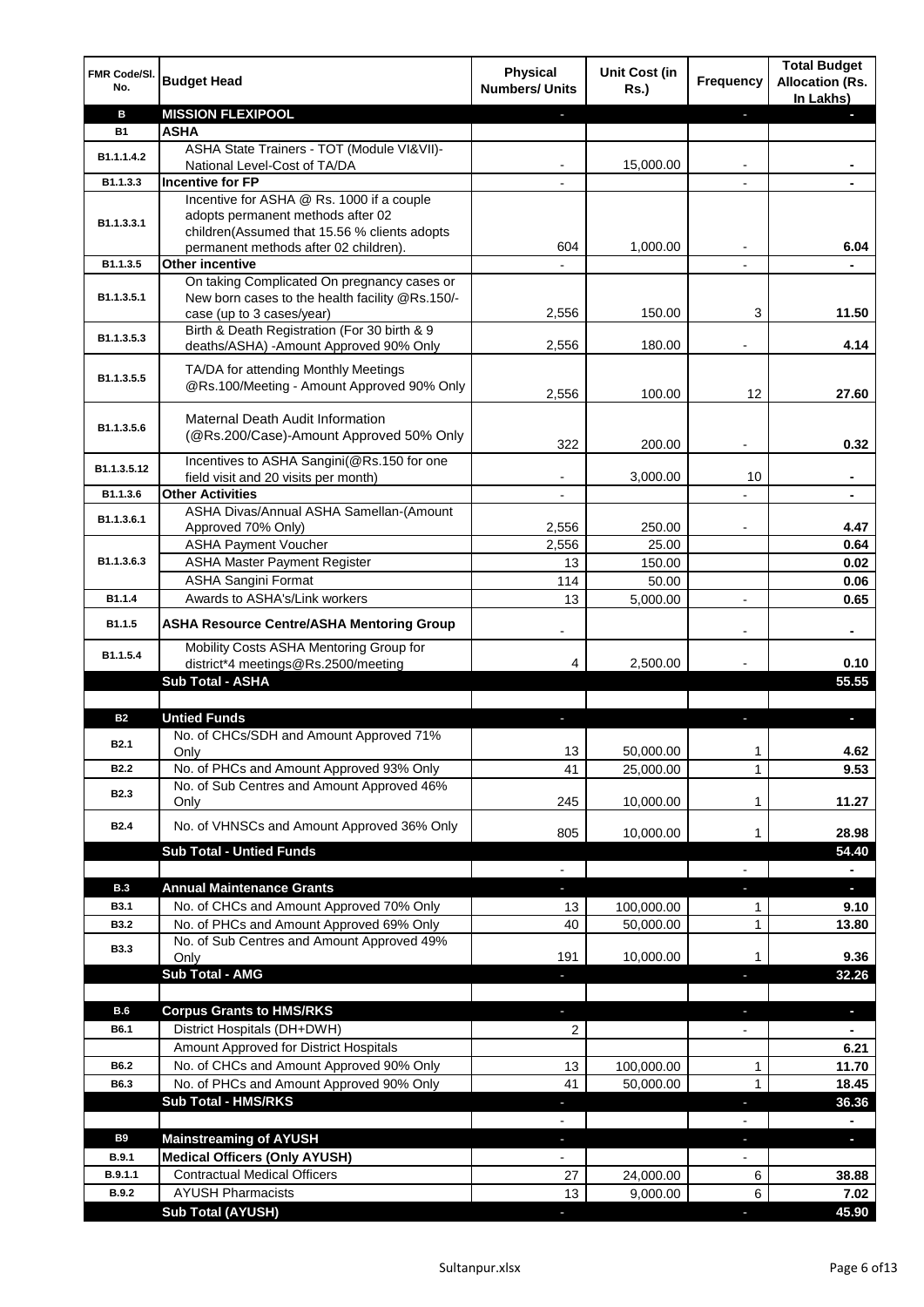| FMR Code/SI.<br>No. | <b>Budget Head</b>                                                                                                        | <b>Physical</b><br><b>Numbers/ Units</b> | <b>Unit Cost (in</b><br><b>Rs.)</b> | <b>Frequency</b> | <b>Total Budget</b><br><b>Allocation (Rs.</b><br>In Lakhs) |
|---------------------|---------------------------------------------------------------------------------------------------------------------------|------------------------------------------|-------------------------------------|------------------|------------------------------------------------------------|
|                     |                                                                                                                           |                                          |                                     |                  |                                                            |
| <b>B10</b>          | <b>IEC-BCC Activities</b>                                                                                                 | н                                        |                                     | н                | ı.                                                         |
| <b>B.10.2</b>       | <b>Implementation of BCC/IEC Activities at district</b><br>level                                                          |                                          |                                     |                  | 5.00                                                       |
| B.10.5.2            | Printing of WIFS Cards, Referral Slips, etc                                                                               |                                          |                                     | $\overline{a}$   | $\blacksquare$                                             |
|                     | WIFS Cards for School Children(No. of Cards)                                                                              |                                          | 4.00                                |                  | ٠                                                          |
|                     | Sub Total (IEC/BCC)                                                                                                       | ٠                                        |                                     | J,               | 5.00                                                       |
|                     |                                                                                                                           |                                          |                                     |                  |                                                            |
| <b>B15</b>          | <b>Planning, Implementation and Monitoring</b>                                                                            | ٠                                        |                                     | ٠                | ٠                                                          |
| B <sub>15.2</sub>   | <b>Quality Assurance</b>                                                                                                  |                                          |                                     |                  | ٠                                                          |
| B15.2.2             | <b>Quality Assurance Committees</b>                                                                                       | $\overline{\phantom{0}}$                 |                                     |                  | ۰                                                          |
|                     | <b>Division Level</b>                                                                                                     | $\overline{\phantom{0}}$                 |                                     |                  | ٠                                                          |
|                     | One time establishment @ Rs. 1.00 Lakh/                                                                                   |                                          | 100,000.00                          | 1                |                                                            |
|                     | Division (Amount Approved 50% Only)<br>Operational Expenses @Rs. 5000/month/                                              |                                          |                                     |                  |                                                            |
|                     | division (Amount Approved 50% Only)                                                                                       |                                          | 5,000.00                            | 12               | ۰                                                          |
|                     | <b>District Level</b>                                                                                                     |                                          |                                     |                  |                                                            |
|                     | One time establishment @ Rs. 1.00 Lakh/                                                                                   |                                          |                                     |                  |                                                            |
|                     | District (Amount Approved 50% Only)                                                                                       | 1                                        | 100,000.00                          | 1                | 0.50                                                       |
|                     | Operational Expenses @Rs. 5000/ Month/                                                                                    |                                          |                                     |                  |                                                            |
|                     | District (Amount Approved 50% Only)                                                                                       | 1                                        | 5,000.00                            | 12               | 0.30                                                       |
| B15.2.4             | <b>Review meetings</b>                                                                                                    |                                          |                                     |                  |                                                            |
| B15.2.4.2           | <b>Division Level</b><br>Review meetings @ Rs 10000/- per meeting for 4                                                   |                                          |                                     |                  |                                                            |
|                     | meeting per division (Amount Approved 50%                                                                                 |                                          |                                     |                  |                                                            |
|                     | Only)                                                                                                                     |                                          | 10,000.00                           | 4                |                                                            |
|                     | <b>District Level</b>                                                                                                     |                                          |                                     |                  |                                                            |
|                     |                                                                                                                           |                                          |                                     |                  |                                                            |
|                     | Review meetings @ Rs 10000/- per meeting for 4<br>meeting per District (Amount Approved 50% Only)                         | 1                                        | 10,000.00                           | 4                | 0.20                                                       |
| B15.2.5             | <b>Other Block Level Activities</b>                                                                                       |                                          |                                     |                  |                                                            |
| B15.2.5.1           | <b>Block QA visioning meeting (Orienting</b><br>Block Officials on Facility Solutions Levels-Amount<br>Approved 50% Only) | 1                                        | 35,000.00                           | 1                | 0.18                                                       |
| B15.2.5.2           | Quality Management System (QMS) training                                                                                  |                                          |                                     |                  |                                                            |
|                     | workshop -(Amount Approved 50% Only)                                                                                      |                                          | 100,000.00                          |                  | 0.50                                                       |
|                     | <b>Sub Total - Quality Assurance</b>                                                                                      |                                          |                                     |                  | 1.68                                                       |
|                     |                                                                                                                           |                                          |                                     |                  | $\blacksquare$                                             |
| B15.3               | <b>Monitoring and Evaluation</b>                                                                                          |                                          |                                     |                  | ۰                                                          |
| B15.3.1.6.3         | Honoraria of Data Entry Operators for MCTS                                                                                | 13                                       | 11,000.00                           | 6                | 8.58                                                       |
| B15.3.2             | <b>Computerization HMIS and E-governance</b>                                                                              |                                          |                                     |                  |                                                            |
|                     | HMIS Operational Cost (excluding HR & Trainings)-                                                                         |                                          |                                     |                  |                                                            |
|                     | Expenses for Internet @1500/month/computer<br>for 951 Nos                                                                 | 15                                       | 1,500.00                            | 12               | 2.70                                                       |
|                     | Expenses for Internet Rs.750/pm/block                                                                                     |                                          |                                     |                  |                                                            |
| B15.3.2.1.a         | computer(new) for 820 Nos.                                                                                                | 13                                       | 750.00                              | 12               | 1.17                                                       |
|                     | Expenses for Internet Data Card                                                                                           |                                          |                                     |                  |                                                            |
|                     | @Rs.750/pm/Computer (new) for 75 Nos.                                                                                     | 1                                        | 750.00                              | 12               | 0.09                                                       |
|                     | Expenses for Internet Data Card<br>@Rs.750/pm/Computer (new) for 18 Nos.                                                  | $\qquad \qquad \blacksquare$             | 750.00                              | 12               |                                                            |
| B15.3.2.1.d         | Other Office and admin expenses                                                                                           | -                                        |                                     |                  | ٠<br>$\blacksquare$                                        |
|                     | Maintenance of Computers/AMC/etc -HMIS                                                                                    |                                          |                                     |                  |                                                            |
| B15.3.2.1.d.2       | (Block -PHC/CHC,CH, CMF (M/F) Old @Rs.<br>4000/unit for 951 no.                                                           | 15                                       | 4,000.00                            | 1                | 0.60                                                       |
| B15.3.2.1.d.3       | Purchase of computer consumables/Admin<br>Expenses @ Rs.1000.00 for 951 no.-Six Months                                    | 15                                       | 1,000.00                            | 6                | 0.90                                                       |
| B15.3.2.2.a         | MCTS Operational Cost (excluding HR & Trainings)                                                                          |                                          |                                     |                  |                                                            |
| B15.3.2.2.b         | Procurement of computers/Printers/ Cartridges<br>,etc. - @50,000.00/Computer Systems for 820                              |                                          |                                     |                  |                                                            |
|                     | No.                                                                                                                       | 13                                       | 50,000.00                           | 1                | 6.50                                                       |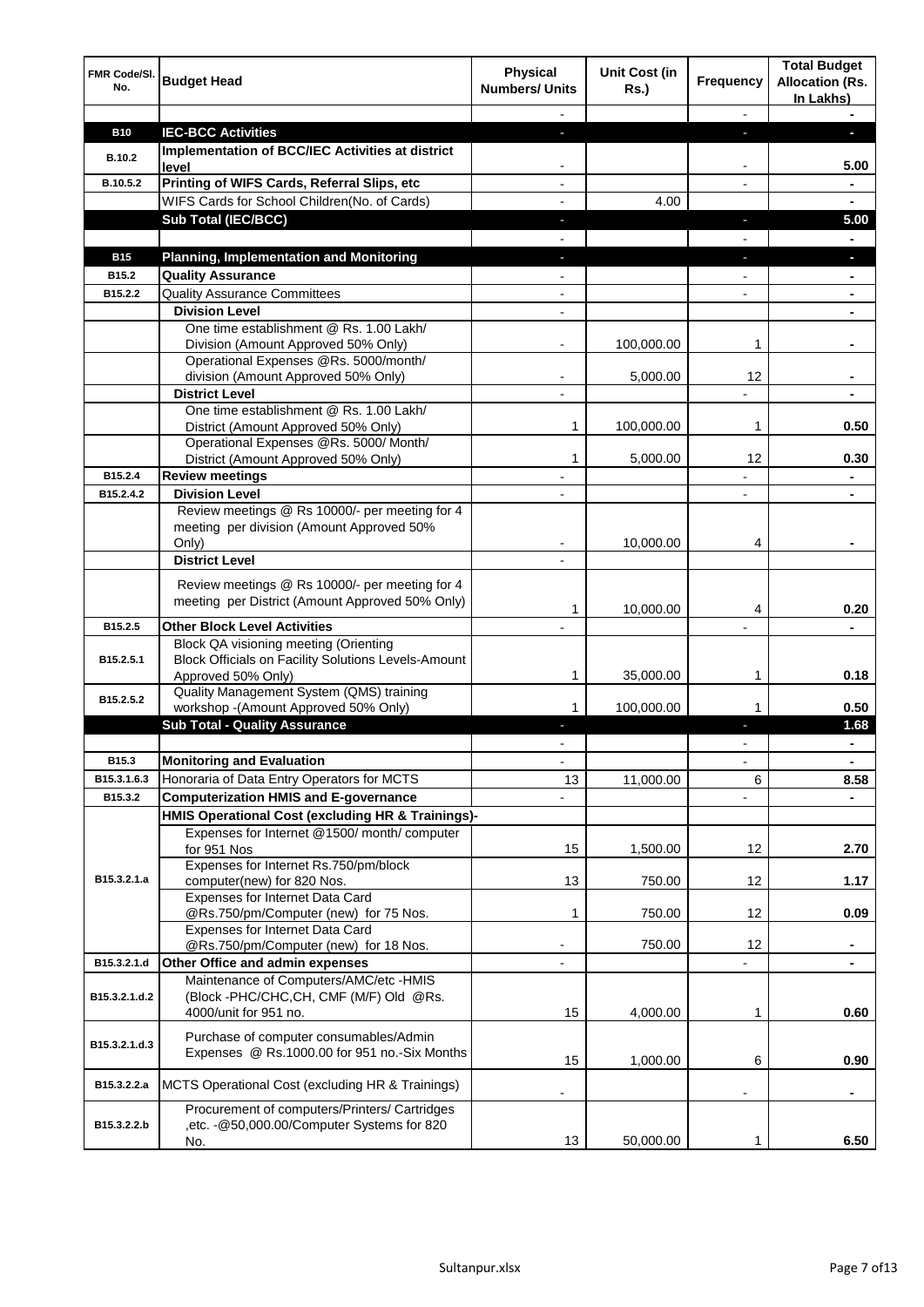| FMR Code/SI.<br>No. | <b>Budget Head</b>                                                                   | <b>Physical</b><br><b>Numbers/ Units</b> | <b>Unit Cost (in</b><br><b>Rs.)</b> | <b>Frequency</b>         | <b>Total Budget</b><br><b>Allocation (Rs.</b><br>In Lakhs) |
|---------------------|--------------------------------------------------------------------------------------|------------------------------------------|-------------------------------------|--------------------------|------------------------------------------------------------|
| B15.3.2.2.d         | Other Office and admin expenses @12,000.00<br>per year -820 No.(New)                 | 13                                       | 12,000.00                           | 1                        | 1.56                                                       |
| B15.3.3             | Other M & E Activities                                                               |                                          |                                     |                          |                                                            |
| B15.3.3.5           | Review Meetings for MCTS @ Rs 4,000/meeting<br>for 12 meetings                       | 1                                        | 4,000.00                            | 12                       | 0.48                                                       |
|                     | <b>Sub Total - Monitoring and Evaluation</b>                                         |                                          |                                     |                          | 22.58                                                      |
|                     |                                                                                      | $\overline{a}$                           |                                     | $\overline{a}$           | $\blacksquare$                                             |
| <b>B.16</b>         | <b>PROCUREMENT</b>                                                                   | $\overline{\phantom{a}}$                 |                                     | $\blacksquare$           | ٠                                                          |
| B16.1.1             | <b>Procurement of Equipments: MH</b>                                                 |                                          |                                     |                          |                                                            |
| B16.1.1.2           | MVA / EVA Kits for Safe Abortion services                                            | 10                                       | 2,500.00                            |                          | 0.25                                                       |
| B16.1.6             | <b>Equipments for ARSH/ School Health</b>                                            |                                          |                                     |                          |                                                            |
| B16.1.6.1           | Equipments for ARSH Clinics (New)                                                    |                                          | 15,000.00                           | $\mathbf{1}$             |                                                            |
|                     | <b>Sub Total (Procurement of Equipments)</b>                                         |                                          |                                     |                          | 0.25                                                       |
|                     |                                                                                      |                                          |                                     |                          |                                                            |
| B.16.2.1            | Drugs & supplies for MH                                                              |                                          |                                     |                          |                                                            |
| B.16.2.1.2          | Drugs for Safe Abortion (No. of MMA estimated<br>in year 2013-14)                    | 166                                      | 200.00                              |                          | 0.33                                                       |
| B.16.2.4            | <b>Supplies for IMEP</b>                                                             | $\blacksquare$                           |                                     | $\overline{a}$           |                                                            |
| B.16.2.4.1          | Bio-Medical Waste Management-District level                                          | $\overline{\phantom{a}}$                 |                                     | $\overline{\phantom{a}}$ | 18.32                                                      |
| B.16.2.4.2          | Bio-Medical Waste Management-CHC level                                               | $\overline{\phantom{a}}$                 |                                     | $\overline{\phantom{a}}$ | 17.30                                                      |
| B.16.2.4.3          | Cleaning/Washing, House keeping and Laundry<br>Management - District Level           |                                          |                                     |                          | 30.14                                                      |
| B.16.2.4.4          | Cleaning/Washing, House keeping and Laundry<br>Management - CHC/PHC Level            |                                          |                                     |                          | 22.04                                                      |
|                     | <b>ASHA Drug Kits</b>                                                                |                                          |                                     |                          |                                                            |
| B.16.2.5.2          | Drug Kit replenishment for ASHAs @ Rs.<br>300/ASHA                                   | 2,298                                    | 300.00                              |                          | 6.89                                                       |
| B.16.2.6            | Drugs & supplies for WIFS                                                            |                                          |                                     |                          |                                                            |
|                     | For Govt. & Govt. aided Schools (Classes VI to<br>XII)                               |                                          |                                     |                          |                                                            |
|                     | <b>Total Beneficiaries</b>                                                           | 59,338                                   |                                     |                          |                                                            |
| B.16.2.6.1          | IFA Tables Required at District (Beneficiary* 52<br>Tabs)                            | 3,085,574                                | 0.12                                | $\overline{\phantom{a}}$ | 3.70                                                       |
| B.16.2.6.2          | Albendazole Tablets Required at District                                             |                                          |                                     |                          |                                                            |
|                     | (Beneficiary *2 Tabs)                                                                | 118,676                                  | 1.00                                |                          | 1.19                                                       |
| B.16.2.7            | Drugs & Supplies under SHP                                                           |                                          |                                     |                          |                                                            |
|                     | <b>For Aganwadi Centres</b>                                                          |                                          |                                     |                          |                                                            |
|                     | Expected No. of Children at AWCs<br>No. of IFA Bottles (One bottle of 100 ml./child) | 62,775                                   | 10.00                               |                          | 6.28                                                       |
|                     | Albendazole Tablets (2 tablets per Child)                                            | 62,775<br>125,550                        | 1.00                                |                          | 1.26                                                       |
|                     | For Primary Schools(For Govt. & Govt. aided                                          |                                          |                                     |                          |                                                            |
|                     | <b>Schools Classes I to V)</b>                                                       |                                          |                                     |                          |                                                            |
|                     | Expected No. of Children in Schools                                                  | 107,345                                  |                                     |                          |                                                            |
|                     | No. of Tablets Required at District (52 Tabs./<br>Beneficiary)                       | 5,581,946                                | 0.12                                |                          | 6.70                                                       |
|                     | No. of Tablets Required at District (2 Tabs./<br>Beneficiary)                        | 214,690                                  | 1.00                                |                          | 2.15                                                       |
|                     | <b>Medicines for Teams</b>                                                           |                                          |                                     |                          |                                                            |
|                     | No. of Blocks                                                                        | 13                                       |                                     |                          |                                                            |
|                     | First Time Medicines For Teams (2 Teams in<br>Each Block)                            | 26                                       | 18,000.00                           |                          | 4.68                                                       |
|                     | <b>Sub Total (Procurement of Drugs &amp; Supplies)</b>                               |                                          |                                     |                          |                                                            |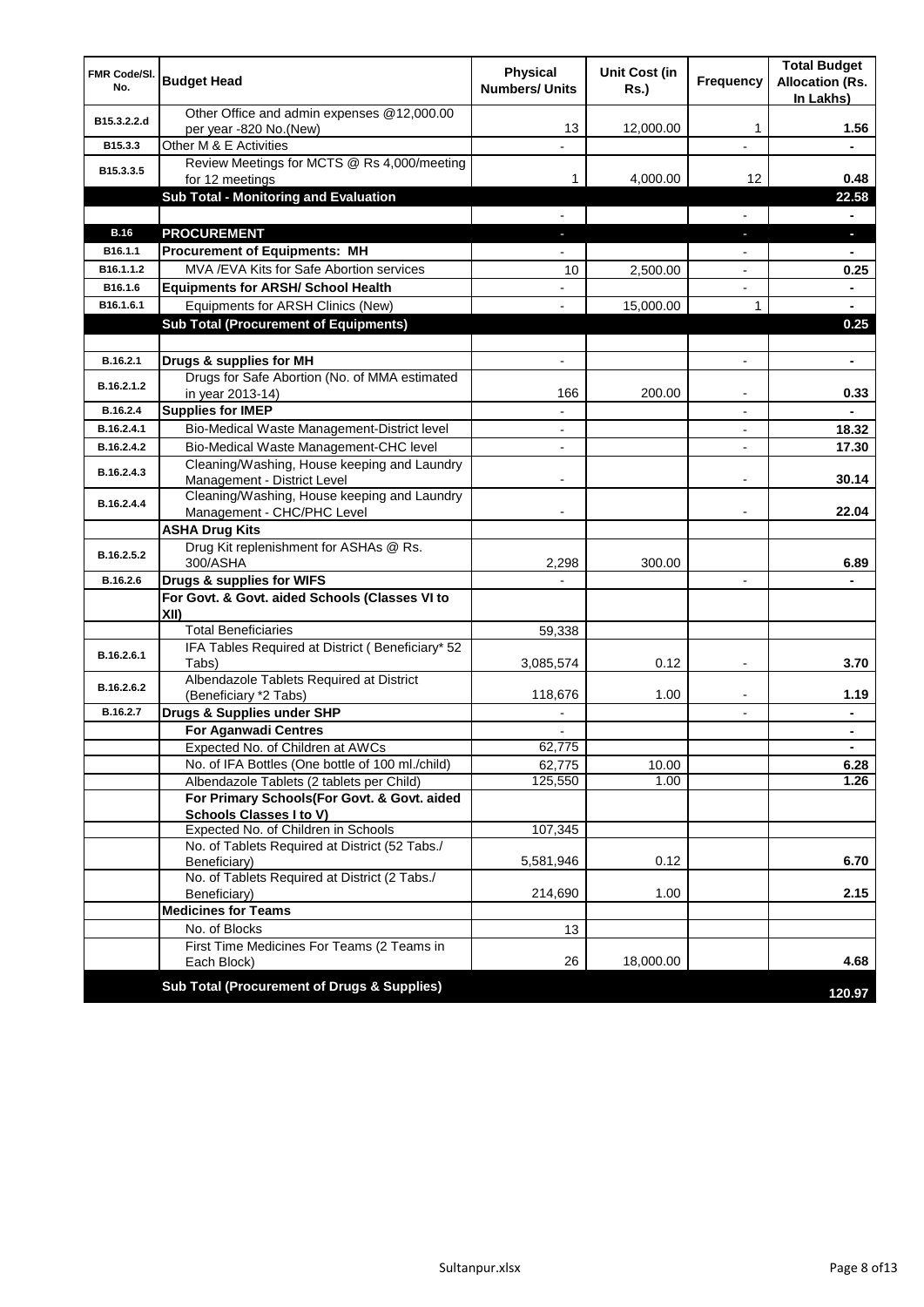| FMR Code/SI.<br>No. | <b>Budget Head</b>                                                                              | <b>Physical</b><br><b>Numbers/ Units</b> | <b>Unit Cost (in</b><br><b>Rs.)</b> | Frequency                | <b>Total Budget</b><br><b>Allocation (Rs.</b><br>In Lakhs) |
|---------------------|-------------------------------------------------------------------------------------------------|------------------------------------------|-------------------------------------|--------------------------|------------------------------------------------------------|
| <b>B.17</b>         | <b>Drugs Warehouses/Logistics Management</b>                                                    |                                          |                                     |                          |                                                            |
|                     |                                                                                                 | J,                                       |                                     | L                        |                                                            |
|                     | Honoraria of Staff at Regional Drug Warehouse                                                   |                                          |                                     |                          |                                                            |
|                     | Accountant                                                                                      |                                          | 10,000.00                           | 6                        |                                                            |
|                     | Computer Operator Cum Store Keeper                                                              | $\blacksquare$                           | 10,000.00                           | 6                        | ۰                                                          |
|                     | Fork-Lift Operator cum Mechanic                                                                 | $\overline{\phantom{0}}$                 | 6,500.00                            | 6                        | ۰                                                          |
| B.17.1              | Fourth class / Loader                                                                           | $\blacksquare$                           | 6,500.00                            | 6                        | ۰                                                          |
|                     | Generator Operator cum Electrician                                                              | $\blacksquare$                           | 5,000.00                            | 6                        | ۰                                                          |
|                     | Sweeper                                                                                         |                                          | 3,500.00                            | 6                        |                                                            |
|                     | <b>Armed Guards</b>                                                                             | $\overline{a}$                           | 6,335.00                            | 6                        |                                                            |
|                     | <b>General Guards</b>                                                                           |                                          | 5,157.00                            | 6                        |                                                            |
|                     | Gardener                                                                                        |                                          | 3,000.00                            | 6                        |                                                            |
|                     | Honoraria of Staff at District Drug Warehouse                                                   |                                          |                                     |                          |                                                            |
|                     | Computer Operator Cum Store Keeper                                                              | $\mathbf{1}$                             | 10,000.00                           | 6                        | 0.60                                                       |
| B.17.3              | Generator Operator Cum Mechanic/Electrician                                                     | $\mathbf{1}$                             | 5,000.00                            | 6                        | 0.30                                                       |
|                     | Loader                                                                                          | $\mathbf{1}$                             | 5.000.00                            | 6                        | 0.30                                                       |
|                     | Choukidar                                                                                       | $\mathbf{1}$                             | 5,000.00                            | 6                        | 0.30                                                       |
|                     | Part-time Sweeper                                                                               | $\mathbf{1}$                             | 2,500.00                            | 6                        | 0.15                                                       |
| B.17.4.1            | <b>Operational Cost for Regional Drug ware House</b>                                            |                                          |                                     |                          |                                                            |
|                     | <b>Electricity Charges</b>                                                                      |                                          |                                     |                          | ۰                                                          |
|                     | Telephone Charges                                                                               |                                          |                                     |                          | ۰                                                          |
|                     | POL & Maintenance of DG Sets                                                                    |                                          |                                     |                          | ٠                                                          |
|                     | Stationary                                                                                      |                                          |                                     |                          | ۰                                                          |
|                     | Contingency                                                                                     |                                          |                                     |                          |                                                            |
|                     | <b>Sub Total-Drug Ware Houses</b>                                                               |                                          |                                     |                          | 1.65                                                       |
|                     |                                                                                                 |                                          |                                     |                          |                                                            |
|                     | <b>GRAND TOTAL- MISSION FLEXIPOOL</b>                                                           |                                          |                                     |                          | 376.59                                                     |
|                     |                                                                                                 |                                          |                                     |                          |                                                            |
| C                   | <b>IMMUNISATION</b>                                                                             |                                          |                                     |                          |                                                            |
| C.1                 | RI strengthening project (Review meeting, Mobility<br>support, Outreach services etc)           |                                          |                                     | -                        | ۰                                                          |
| C.1.a               | Mobility Support for supervision for district level<br>officers @Rs 250000/- Year               | 1                                        | 250,000.00                          |                          | 2.50                                                       |
| C.1.b               | Mobility support for supervision at State level                                                 |                                          |                                     |                          |                                                            |
| C.1.c               | Printing and dissemination of Immunization<br>cards, tally sheets, monitoring forms etc.@ Rs 10 |                                          |                                     |                          |                                                            |
|                     | /- Beneficiary<br>Support for Quarterly State level review meetings                             | 86,784                                   | 10.00                               | $\overline{\phantom{a}}$ | 8.68                                                       |
| C.1.d               | of district officer                                                                             | $\overline{\phantom{a}}$                 |                                     | $\blacksquare$           | ٠                                                          |
| C.1.e               | Quarterly review meetings exclusive for RI at<br>district level with Block Mos, CDPO, and other |                                          |                                     |                          |                                                            |
|                     | stake holders (@ Rs 100/- per participant(5                                                     |                                          |                                     |                          |                                                            |
|                     | participant / block)                                                                            | 260                                      | 100.00                              |                          | 0.26                                                       |
|                     | Quarterly review meetings exclusive for RI at<br>block level @Rs 50/- per person as             |                                          |                                     |                          |                                                            |
| C.1.f               | honorarium/Asha(For travel) & Rs 25 per person                                                  |                                          |                                     |                          |                                                            |
|                     | at the disposal of MOIC for meeting expenses                                                    |                                          |                                     |                          |                                                            |
|                     | (Refreshment, stationery and mis.)                                                              | 10,224                                   | 75.00                               |                          | 7.67                                                       |
|                     | Focus on slum & underserved areas in urban                                                      |                                          |                                     |                          |                                                            |
|                     | areas/alternative vaccinator for slums (Hiring of                                               |                                          |                                     |                          |                                                            |
| C.1.g               | ANM @ 450/-per session for four<br>sessions/month/slum of 10000 population and                  |                                          |                                     |                          |                                                            |
|                     | Rs.300/ month as contingency per slum                                                           |                                          |                                     |                          |                                                            |
|                     | i.e.Rs.2100/-month/slum of 10000 population)                                                    | 48                                       | 2,100.00                            | $\overline{\phantom{a}}$ | 1.01                                                       |
| C.1.h               | Mobilization of children through ASHA or other<br>mobilizers(@Rs 150/-per session)              | 24,192                                   | 150.00                              | $\overline{\phantom{a}}$ | 36.29                                                      |
| C.1.i               | Alternative vaccine delivery in hard to reach<br>areas(@Rs 150/-per session)                    | 6,582                                    | 150.00                              | $\overline{\phantom{a}}$ | 9.87                                                       |
|                     | Alternative Vaccine Delivery in other areas(@Rs.                                                |                                          |                                     |                          |                                                            |
| C.1.j               | 75/- per session)                                                                               | 17,610                                   | 75.00                               | $\overline{\phantom{a}}$ | 13.21                                                      |
| C.1.k               | To develop micro plan at sub-centre level(@ Rs                                                  | 245                                      | 100.00                              | $\overline{\phantom{a}}$ | 0.25                                                       |
|                     | 100/- per sub centre)<br>For consolidation of micro plans at block level                        |                                          |                                     |                          |                                                            |
| C.1.1               | (@ Rs 1000/-per block per PHC and Rs 2000/-<br>per district)                                    | 17                                       | 1,000.00                            |                          | 0.17                                                       |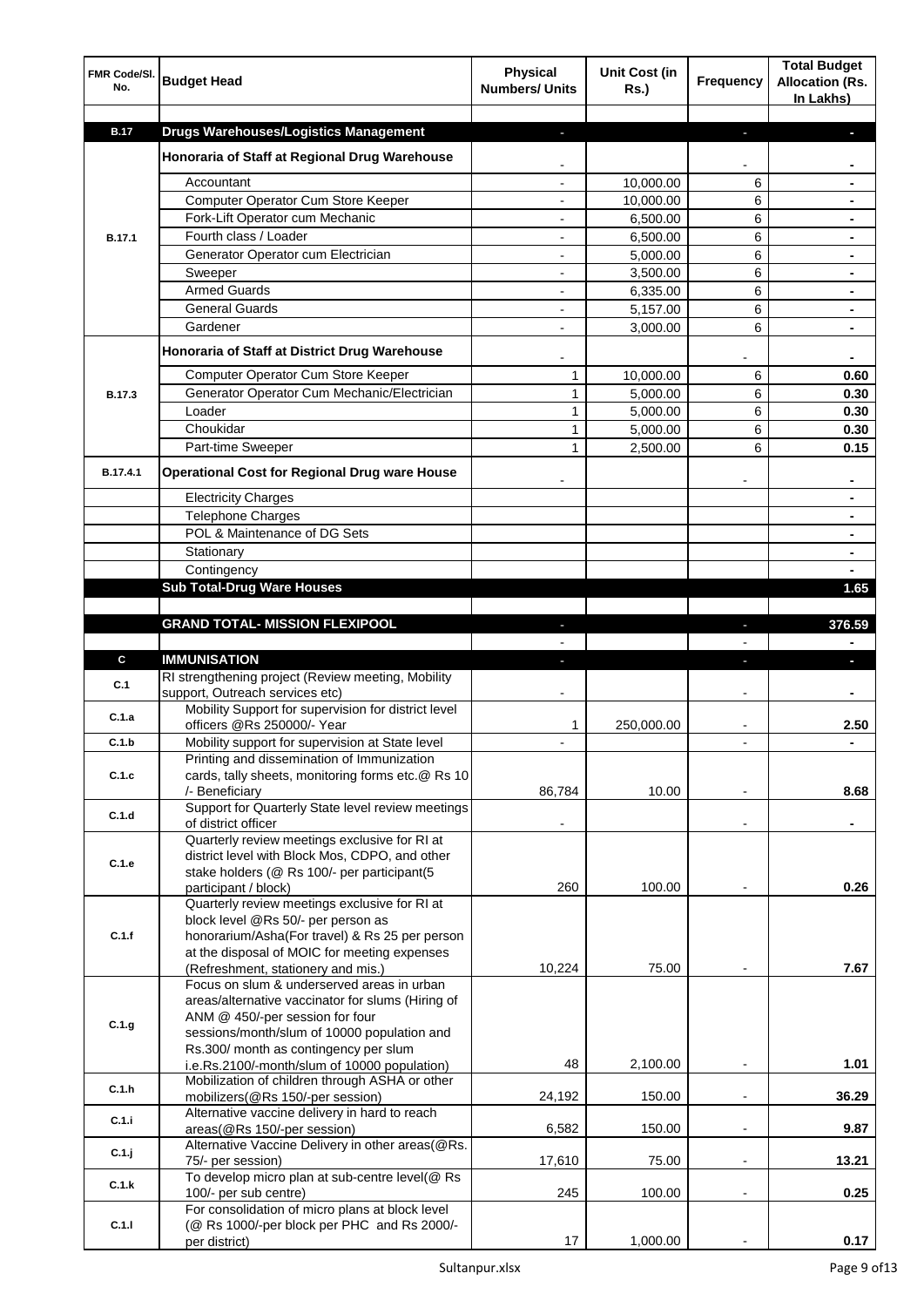| FMR Code/SI.<br>No. | <b>Budget Head</b>                                                                     | Physical<br><b>Numbers/ Units</b> | Unit Cost (in<br><b>Rs.)</b> | Frequency                | <b>Total Budget</b><br><b>Allocation (Rs.</b><br>In Lakhs) |
|---------------------|----------------------------------------------------------------------------------------|-----------------------------------|------------------------------|--------------------------|------------------------------------------------------------|
|                     | POL for vaccine delivery from State to district                                        |                                   |                              |                          |                                                            |
| C.1.m               | and from district to PHC/CHCs(@ Rs 150000/-                                            |                                   |                              |                          |                                                            |
|                     | per district per year)<br>Consumables for computer including provision                 | $\mathbf{1}$                      | 150,000.00                   |                          | 1.50                                                       |
| C.1.n               | for internet access for RIMS (@ Rs 400/- per                                           |                                   |                              |                          |                                                            |
|                     | month per district)                                                                    | 1                                 | 400.00                       | 12                       | 0.05                                                       |
| C.1.o               | Red/Black plastic bags etc.(@ Rs 3 per bag and                                         |                                   |                              |                          |                                                            |
|                     | 2 bags per session)                                                                    | 24,192                            | 3.00                         | 2                        | 1.45                                                       |
| C.1.p               | Hub Cutter/Bleach/Hypochlorite solution/ Twin                                          |                                   |                              |                          |                                                            |
| C.1.q               | buckets(@ Rs 1200/- per PHC/CHC per year)<br>Safety Pits(@ Rs 5250/- per pit)          | 245<br>8                          | 1,200.00<br>5,250.00         | $\blacksquare$           | 2.94<br>0.42                                               |
|                     | Other Specific requirement                                                             |                                   |                              |                          | $\blacksquare$                                             |
|                     | Fund for annual maintenance operation of                                               |                                   |                              |                          |                                                            |
|                     | WIC/WIF at division level @ Rs.40000/unit of                                           |                                   |                              |                          |                                                            |
|                     | WIC/WIF                                                                                |                                   | 40,000.00                    |                          |                                                            |
|                     | POL for generators and operational expenses at                                         |                                   |                              |                          |                                                            |
| C.1.r               | divisional vaccine storage point @ Rs 2.00                                             |                                   |                              |                          |                                                            |
|                     | Lakhs/ year/division vaccine store points<br>Electricity bill for WIC/WIF AT state and |                                   | 200,000.00                   |                          |                                                            |
|                     | divisional level @ Rs 1.50Lakhs/year /division                                         |                                   |                              |                          |                                                            |
|                     | store points                                                                           |                                   | 150,000.00                   |                          |                                                            |
|                     | <b>AEFI Kits</b>                                                                       | 91                                | 200.00                       |                          | 0.18                                                       |
| C.2                 | <b>Salary of Contractual Staffs</b>                                                    |                                   |                              |                          |                                                            |
| C.2.2               | <b>Computer Assistants at District level</b>                                           | 1                                 | 10,000.00                    | 6                        | 0.60                                                       |
| C.3                 | <b>Training under Immunisation</b>                                                     |                                   |                              |                          |                                                            |
|                     | District level Orientation training including Hep B,                                   |                                   |                              |                          |                                                            |
|                     | Measles, AEFI & JE(wherever required) for 2                                            |                                   |                              |                          |                                                            |
| C.3.1               | days ANM, Multi Purpose Health Worker (Male),                                          |                                   |                              |                          |                                                            |
|                     | LHV, Health Assistant (Male/Female), Nurse<br>Midwives, BEEs & other staff (as per RCH |                                   |                              |                          |                                                            |
|                     | norms) @ Rs 46200/batch                                                                | 2                                 | 46,200.00                    |                          | 0.92                                                       |
|                     | Three day training including Hep B, Measles &                                          |                                   |                              |                          |                                                            |
| C.3.2               | JE(wherever required) of Medical Officers of RI                                        |                                   |                              |                          |                                                            |
|                     | using revised MO training module) @ Rs 65600/                                          |                                   |                              |                          |                                                            |
|                     | batch<br>Two days cold chain handlers training for block                               |                                   | 65,600.00                    |                          |                                                            |
| C.3.4               | level cold chain handlers by State and district                                        |                                   |                              |                          |                                                            |
|                     | cold chain officers @ Rs 26600/batch                                                   | 1                                 | 26,600.00                    | $\overline{\phantom{a}}$ | 0.27                                                       |
|                     | One day training of block level data handlers by                                       |                                   |                              |                          |                                                            |
| C.3.5               | DIOs and District cold chain officer to train about                                    |                                   |                              |                          |                                                            |
|                     | the reporting formats of immunization @ Rs 300/                                        |                                   |                              |                          |                                                            |
|                     | person<br>Intensified immunization training of front line                              |                                   | 300.00                       | $\overline{\phantom{a}}$ | ۰                                                          |
| C.3.6               | workers @ Rs 86660/batch                                                               | 14                                | 86,660.00                    |                          | 12.13                                                      |
| C.4                 | <b>Cold Chain Maintenance</b>                                                          |                                   |                              |                          |                                                            |
|                     | Cold chain maintenance at PHC/CHC Level                                                |                                   |                              |                          |                                                            |
|                     | (@Rs. 750/PHC/CHC per year)                                                            | 14                                | 750.00                       |                          | 0.11                                                       |
|                     | Cold chain maintenance at District Level (@Rs.                                         |                                   |                              |                          |                                                            |
|                     | 15000/year)<br>Asha Incentives- for full immunization @                                | 1                                 | 15,000.00                    |                          | 0.15                                                       |
|                     | RS.100 per child for full immunization in first year                                   |                                   |                              |                          |                                                            |
| C.5                 | and Rs.50 per child for ensuring complete                                              |                                   |                              |                          |                                                            |
|                     | immunization up to 2nd year of age.(94.22% of                                          |                                   |                              |                          |                                                            |
|                     | the fund)                                                                              | 40,409                            | 150.00                       |                          | 57.11                                                      |
|                     | <b>TOTOAL - ROUTINE IMMUNIZATION</b>                                                   |                                   |                              |                          | 157.73                                                     |
|                     |                                                                                        |                                   |                              |                          | $\blacksquare$                                             |
| D                   | <b>National Disease Control Programmes</b>                                             |                                   |                              |                          |                                                            |
|                     |                                                                                        |                                   |                              |                          |                                                            |
| Е                   | Integrated Disease Surveillance Project (IDSP)                                         |                                   |                              |                          |                                                            |
|                     | Operational Costs (Rs. 25000/0 per Month) including                                    |                                   |                              |                          |                                                            |
| E.1                 | 10 Medical Colleges                                                                    |                                   |                              |                          | 3.00                                                       |
| E.2                 | Remuneration for Contractual Human Resource                                            |                                   |                              |                          |                                                            |
| E.2.1               | Epidemiologist (Rs. 27500-44000)                                                       |                                   |                              |                          | 3.96                                                       |
| E.2.2               | Microbiologist (Rs. 27500-44000)                                                       |                                   |                              |                          |                                                            |
| E.3.2               | Data Manager (Rs. 18000 per Mth)                                                       |                                   |                              |                          | 2.16                                                       |
| E.3.3               | Data Entry Operator (Rs. 11000/mth)                                                    |                                   |                              |                          | 1.32                                                       |
|                     | <b>Training</b>                                                                        |                                   |                              |                          |                                                            |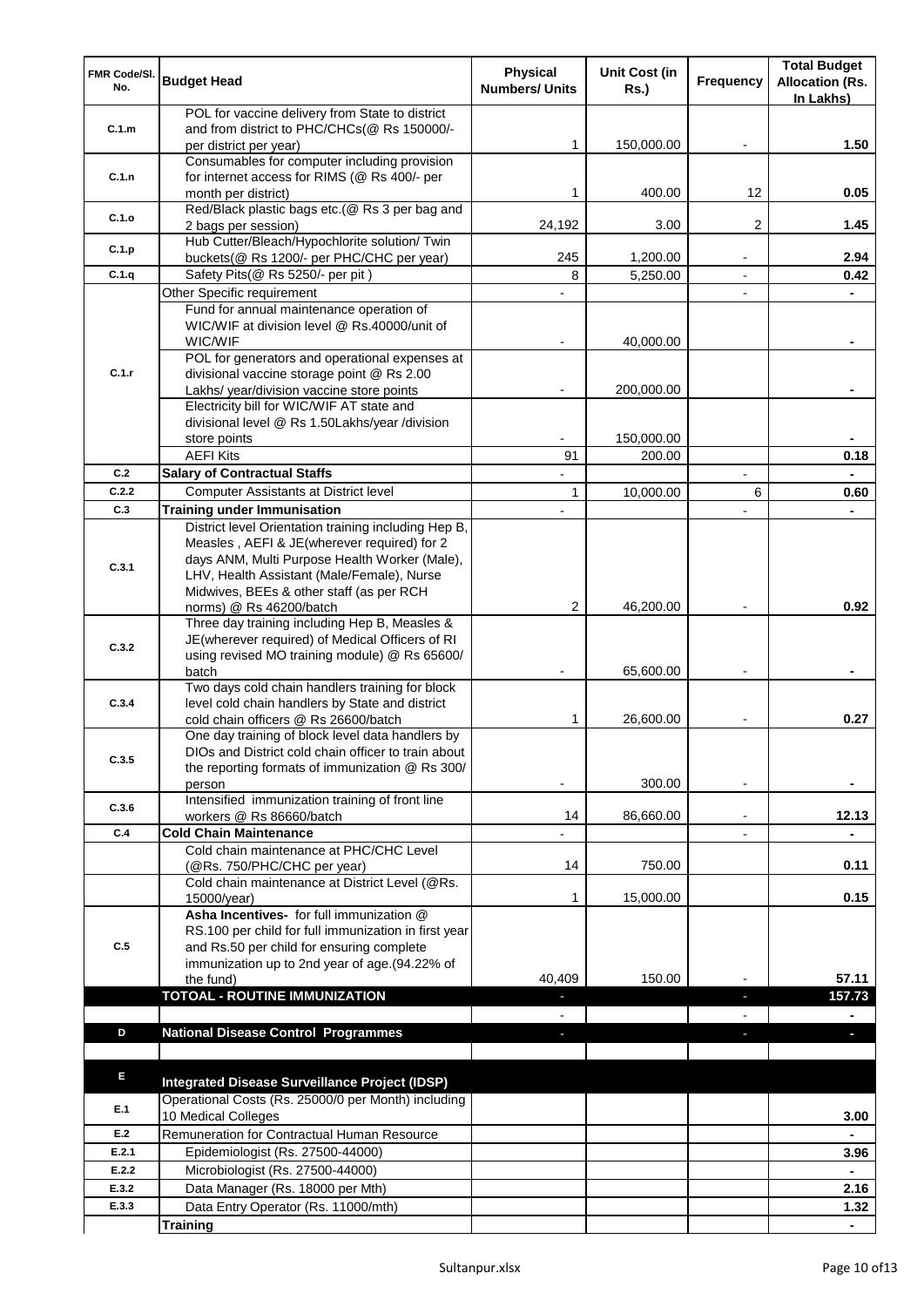| FMR Code/SI.<br>No. | <b>Budget Head</b>                                                                                    | <b>Physical</b><br><b>Numbers/ Units</b> | Unit Cost (in<br>Rs.) | <b>Frequency</b> | <b>Total Budget</b><br><b>Allocation (Rs.</b><br>In Lakhs) |
|---------------------|-------------------------------------------------------------------------------------------------------|------------------------------------------|-----------------------|------------------|------------------------------------------------------------|
|                     | Medical Officers (3 days) @ Rs 50000 / Batch,                                                         |                                          |                       |                  |                                                            |
| E.8                 | for one batch                                                                                         |                                          |                       |                  |                                                            |
|                     | Hospital Pharmacists/Nurses Training (1 day) @<br>Rs.38000 / Batch for 1 batch                        |                                          |                       |                  |                                                            |
|                     | One Day Training of Medical College Doctors                                                           |                                          |                       |                  |                                                            |
| E.8                 | Costs on account of Newly Formed Districts                                                            |                                          |                       |                  |                                                            |
|                     | <b>TOTAL-IDSP</b>                                                                                     |                                          |                       |                  | 10.44                                                      |
|                     |                                                                                                       |                                          |                       |                  |                                                            |
| F                   | <b>National Vector Borne Disease Control</b>                                                          |                                          |                       |                  |                                                            |
|                     | <b>Programme (NVBDCP)</b>                                                                             |                                          |                       |                  |                                                            |
| F.1.1<br>F.1.1.b    | <b>Malaria</b><br><b>ASHA Incentives</b>                                                              |                                          |                       |                  | 1.50                                                       |
|                     | Monitoring, Evaluation & Supervision & Epidemic                                                       |                                          |                       |                  |                                                            |
| F.1.1.d             | preparedness including mobility                                                                       |                                          |                       |                  | 0.85                                                       |
| F.1.1.e             | <b>IEC/BCC</b>                                                                                        |                                          |                       |                  | 0.42                                                       |
| F.1.1.g             | <b>Training/Capacity Building</b>                                                                     |                                          |                       |                  | 0.25                                                       |
|                     | <b>Sub Total - Malaria</b>                                                                            |                                          |                       |                  | 3.02                                                       |
| F.1.2               | Dengue & Chikungunya<br>Strengthening Surveillance for Apex Referral Lab                              |                                          |                       |                  |                                                            |
| F.1.2.a(iⅈ)         | & Sentinel Surveillance Hospital                                                                      |                                          |                       |                  | 1.00                                                       |
| F.1.2.c             | Monitoring/Supervision and Rapid Response                                                             |                                          |                       |                  | 0.30                                                       |
| F.1.2.d             | <b>Epidemic Preparedness</b>                                                                          |                                          |                       |                  | 0.10                                                       |
| F.1.2.e             | Case Management                                                                                       |                                          |                       |                  | 0.10                                                       |
| F.1.2.f             |                                                                                                       |                                          |                       |                  |                                                            |
| F.1.2.g             | Vector Control And Environmental Management<br>IEC/BCC for Social Mobilization                        |                                          |                       |                  |                                                            |
| F.1.2.i             | Training/Workshop                                                                                     |                                          |                       |                  | 0.10<br>0.10                                               |
|                     | Sub Total - Dengue & Chikungunya                                                                      |                                          |                       |                  | 1.70                                                       |
| F.1.3               | <b>AES/JE</b>                                                                                         |                                          |                       |                  |                                                            |
|                     | Strengthening of Sentinel sites which will include                                                    |                                          |                       |                  |                                                            |
| F.1.3.a             | Diagnostics and Case Management, supply of                                                            |                                          |                       |                  |                                                            |
|                     | kits by Gol<br>IEC / BCC Activities & printing material                                               |                                          |                       |                  |                                                            |
| F.1.3.b             | pertaining to JE / AES                                                                                |                                          |                       |                  |                                                            |
|                     | Capacity Building in case management of                                                               |                                          |                       |                  |                                                            |
| F.1.3.c             | Medical Officer and paramedical from PHC/CHC                                                          |                                          |                       |                  |                                                            |
| F.1.3.d             | at district level.<br>Monitoring and supervision                                                      |                                          |                       |                  |                                                            |
|                     | Procurement of Insecticides (Technical                                                                |                                          |                       |                  |                                                            |
| F.1.3.e             | Malathion)                                                                                            |                                          |                       |                  |                                                            |
| F.1.3.f             | Thermal Fog Machine (Small) @ 0.85                                                                    |                                          |                       |                  |                                                            |
|                     | lac/machine<br>Operational cost for Malathion fogging (As per                                         |                                          |                       |                  |                                                            |
| F.1.3.g             | Availability of 3 MT Technical Malathion per                                                          |                                          |                       |                  |                                                            |
|                     | district)                                                                                             |                                          |                       |                  |                                                            |
| F.1.3.j             | Paediatric ICU Establishment and HR &<br>operational cost for Paediatric ICU in Endemic               |                                          |                       |                  |                                                            |
|                     | <b>Districts</b>                                                                                      |                                          |                       |                  |                                                            |
| F.1.3.k             |                                                                                                       |                                          |                       |                  |                                                            |
|                     | ASHA Insentivization for sensitizing community                                                        |                                          |                       |                  |                                                            |
|                     | Sub Total - AES/JE                                                                                    |                                          |                       |                  |                                                            |
| F.1.4               | Lymphatic Filariasis<br>State Task Force, STAC Meeting, printing forms                                |                                          |                       |                  |                                                            |
|                     | & register/ Mobility support, district coordination                                                   |                                          |                       |                  |                                                            |
| F.1.4.a             | meeting, sensitization of media etc., Morbidity                                                       |                                          |                       |                  |                                                            |
|                     | management, monitoring & supervision and                                                              |                                          |                       |                  |                                                            |
|                     | mobility support for Rapid response including<br>Line listing                                         |                                          |                       |                  | 2.80                                                       |
| F.1.4.b             | Micro Filaria Survey                                                                                  |                                          |                       |                  | 0.49                                                       |
|                     | Post MDA Assessment by medical colleges                                                               |                                          |                       |                  |                                                            |
| F.1.4.c             | (Govt, & Private)/ ICMR institutions                                                                  |                                          |                       |                  | 0.14                                                       |
| F.1.4.d             | Training / Sensitization of district level officers on<br>ELF & Drug Distributors / Peripheral health |                                          |                       |                  |                                                            |
|                     | workers                                                                                               |                                          |                       |                  | 2.40                                                       |
| F.1.4.e             | Specific IEC/ BCC at State, districts, PHC, Sub                                                       |                                          |                       |                  |                                                            |
|                     | Centre & village lable VHSC/GKs                                                                       |                                          |                       |                  | 1.20                                                       |
| F.1.4.f             | Honorarium for Drug Distributors including ASHA<br>& Supervisors involve in MDA                       |                                          |                       |                  | 4.65                                                       |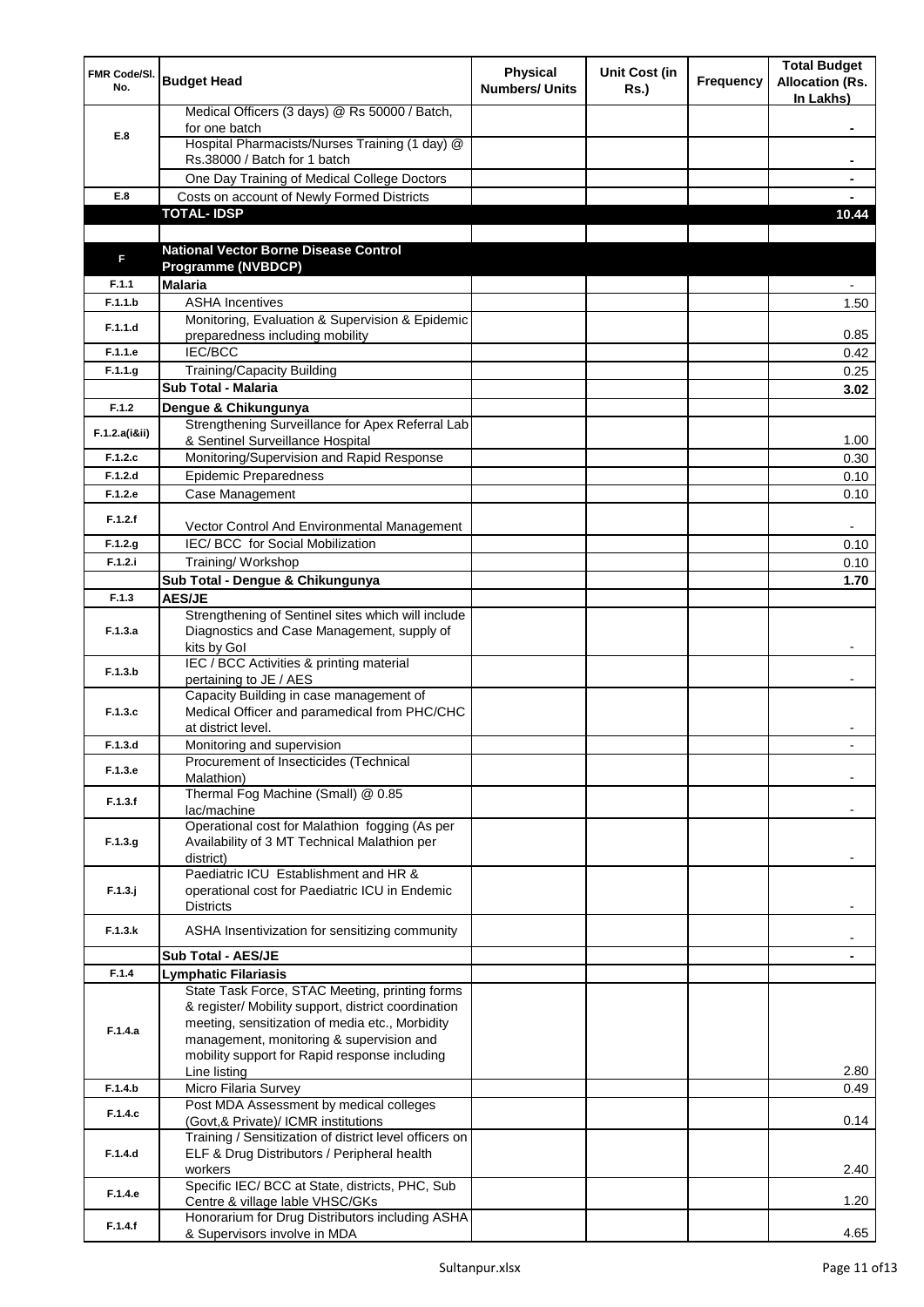| FMR Code/SI.<br>No. | <b>Budget Head</b>                                                | <b>Physical</b><br><b>Numbers/ Units</b> | <b>Unit Cost (in</b><br>Rs.) | Frequency | <b>Total Budget</b><br><b>Allocation (Rs.</b><br>In Lakhs) |
|---------------------|-------------------------------------------------------------------|------------------------------------------|------------------------------|-----------|------------------------------------------------------------|
| F.1.4.h.ii          | M.F.Survey in Non Endemic districts                               |                                          |                              |           |                                                            |
|                     | Sub Total - Lymphatic Filariasis                                  |                                          |                              |           | 11.68                                                      |
| F.1.5               | Kalazar                                                           |                                          |                              |           |                                                            |
| F.1.5               | Case Search/ Camp Approach                                        |                                          |                              |           | $\overline{\phantom{a}}$                                   |
| F.1.5.a             | Spray Pumps & Accessories                                         |                                          |                              |           |                                                            |
|                     | Operational Cost for Spray including Spray                        |                                          |                              |           |                                                            |
| F.1.5.b             | Wages & Pending liability of spray wages                          |                                          |                              |           |                                                            |
| F.1.5.c             | Mobility / P.O.L./ Supervision                                    |                                          |                              |           | $\blacksquare$                                             |
| F.1.5.d             | Monitoring & Evaluation                                           |                                          |                              |           |                                                            |
| F.1.5.e/            | Training for Spraying /IEC/ BCC/Advocacy/                         |                                          |                              |           |                                                            |
| F.1.5.f             | Incentive to ASHA/Loss of Wages                                   |                                          |                              |           |                                                            |
|                     | Sub Total - Kalazar                                               |                                          |                              |           |                                                            |
|                     | Cash grant for Decentralized commodities for                      |                                          |                              |           |                                                            |
|                     | Malaria + Filaria F.6                                             |                                          |                              |           |                                                            |
| F.6(a,b,c,k)        | Drugs (Chloroquine, Primaquine 2.5/7.5mg) and                     |                                          |                              |           |                                                            |
|                     | ACT                                                               |                                          |                              |           | 0.30                                                       |
| F.6.f               | D.E.C.                                                            |                                          |                              |           | 6.65                                                       |
| F.6.h               | NS 1 antigen Kit<br>Dengue                                        |                                          |                              |           | 0.05                                                       |
| F.6.i               | Larvicidal (Temephos, Bti(AS)/Bti (wp)(for                        |                                          |                              |           |                                                            |
|                     | polluted and non polluted water)                                  |                                          |                              |           | 0.90                                                       |
|                     | <b>Sub Total- Dec.Commodities</b>                                 |                                          |                              |           | 7.90                                                       |
|                     | <b>TOTAL-NVBDCP</b>                                               |                                          |                              |           | 24.30                                                      |
|                     |                                                                   |                                          |                              |           |                                                            |
| G                   |                                                                   |                                          |                              |           |                                                            |
|                     | <b>National Leprosy Eradication Programme(NLEP)</b>               |                                          |                              |           |                                                            |
| G.1                 | <b>Case Detection and Management</b>                              |                                          |                              |           |                                                            |
|                     | Specific Plan for high endemic blocks of low endemic<br>districts |                                          |                              |           |                                                            |
| G.1.1               | No. of High endemic blocks in Low endemic                         |                                          |                              |           |                                                            |
|                     | Districts (ANCDR more than 10)                                    | 1                                        |                              |           |                                                            |
|                     | House to House Visit by Search team                               |                                          |                              |           | 1.00                                                       |
|                     | Confrmaton of suspect                                             |                                          |                              |           | 0.10                                                       |
|                     | Intensive IEC Activity                                            |                                          |                              |           | 0.15                                                       |
|                     | <b>Services in Urban services</b>                                 |                                          |                              |           |                                                            |
| G.1.2               | Urban Project 2 Mega cities, 2 medium City 2, 8                   |                                          |                              |           |                                                            |
|                     | Medium City 1, 40 Townships                                       |                                          |                              |           | 1.14                                                       |
| G.1.3               | <b>ASHA involvement</b>                                           |                                          |                              |           | $\blacksquare$                                             |
|                     | ASHA Sensitization                                                |                                          |                              |           | 0.227                                                      |
|                     | <b>ASHA Incentive for Services</b>                                |                                          |                              |           | 0.150                                                      |
| G.1.4               | <b>Materials &amp; Supplies</b>                                   |                                          |                              |           |                                                            |
|                     | Supportive Drugs & Dressing materials                             |                                          |                              |           |                                                            |
|                     | Laboratory reagents and equipments scalpels                       |                                          |                              |           | 0.40                                                       |
|                     | etc.                                                              |                                          |                              |           | 0.08                                                       |
|                     | Printing works                                                    |                                          |                              |           | 0.23                                                       |
| G.1.5               | <b>NGO Services</b>                                               |                                          |                              |           | $\blacksquare$                                             |
| G.2                 | <b>DPMR</b>                                                       |                                          |                              |           | $\blacksquare$                                             |
|                     | MCR Protective Footwear (12500 pairs)                             |                                          |                              |           | 0.50                                                       |
|                     | Aids Appliances, Self Care Kit items etc.                         |                                          |                              |           | 0.20                                                       |
|                     |                                                                   |                                          |                              |           |                                                            |
|                     | Welfare allowance for RCS patients @ Rs 8000                      |                                          |                              |           |                                                            |
|                     | Reimbursement to institutions for RCS                             |                                          |                              |           |                                                            |
|                     | Screening cum Self Care Camp                                      |                                          |                              |           | 0.10                                                       |
| G.3                 | <b>IEC</b>                                                        |                                          |                              |           |                                                            |
|                     | Mass Media (TV, Radio, Press etc.)                                |                                          |                              |           | 0.39                                                       |
|                     | Outdoor Media (Posters, Banners, Kiosk,                           |                                          |                              |           |                                                            |
|                     | Hoardings, Display boards, Miking etc.)                           |                                          |                              |           | 0.23                                                       |
|                     | Rural Media (Folk shows etc.)                                     |                                          |                              |           | 0.35                                                       |
|                     | Advocacy meeting                                                  |                                          |                              |           | 0.05                                                       |
| G.4                 | <b>Human Resource</b>                                             |                                          |                              |           |                                                            |
|                     | District Leprosy Consultant in high endemic                       |                                          |                              |           |                                                            |
|                     | districts                                                         |                                          |                              |           | ٠                                                          |
|                     | Physiotherapist in high endemic districts                         |                                          |                              |           | ۰                                                          |
|                     | PMW @ Rs 16000 per month                                          |                                          |                              |           | 1.44                                                       |
| G.5                 |                                                                   |                                          |                              |           |                                                            |
|                     | Programme management                                              |                                          |                              |           | $\blacksquare$                                             |